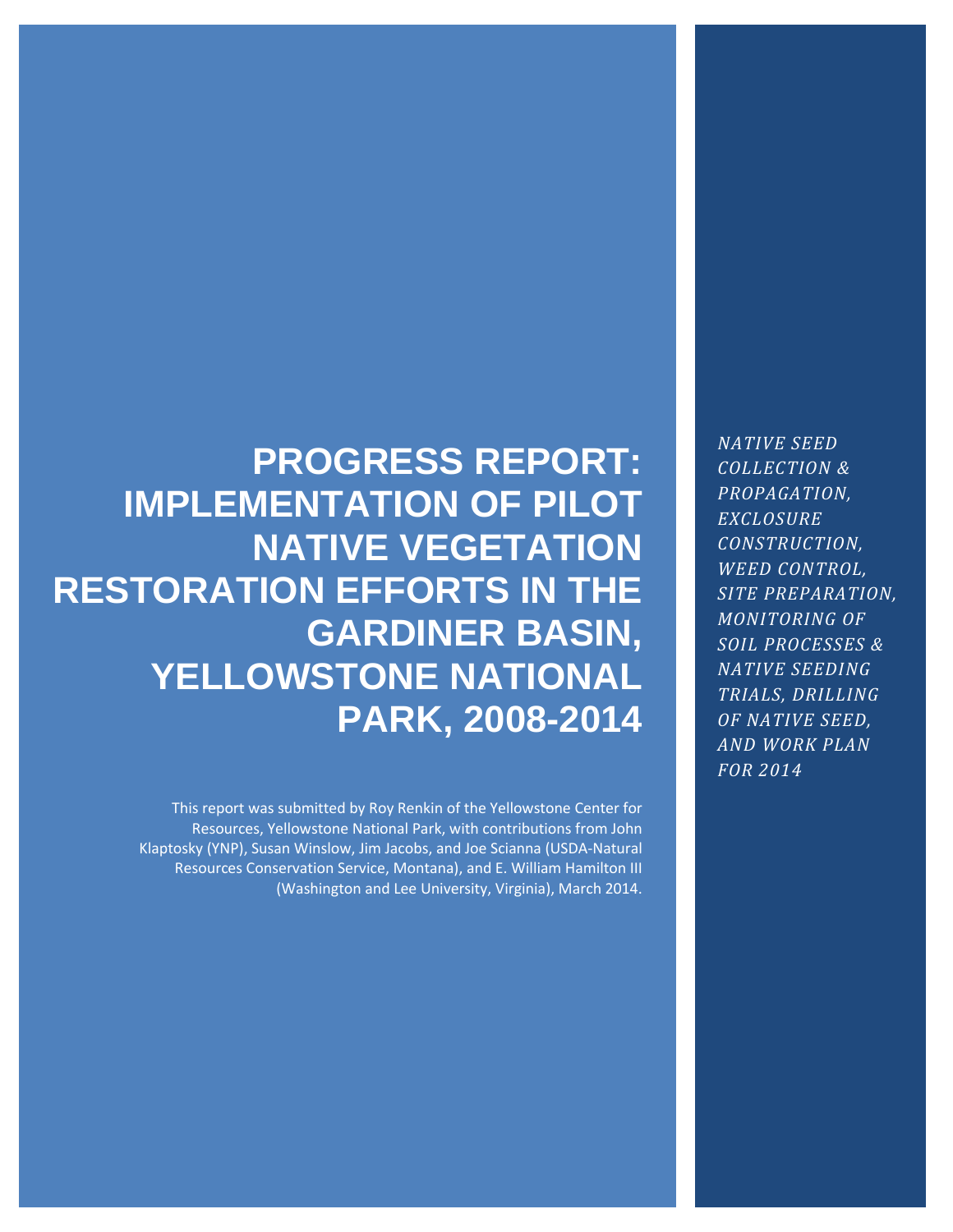This report details a pilot effort from 2008 to 2014 to implement native vegetation restoration on 4 non-native weed-dominated sites totaling 50 acres in the Gardiner Basin of Yellowstone National Park (Figure A). Remediation was based on specific, prescriptive recommendations following an invited workshop (19-21 April 2005) of agency and academic restoration specialists (Interagency Workshop Steering Committee 2005a). The sites represent areas that were initially settled in the 1870s (including the townsite of Cinnabar, MT), converted from native vegetation for agricultural purposes, acquired by the park in the 1930s, abandoned from agricultural use and planted to non-native crested wheatgrass (*Agropyron cristatum*) by the 1950s, and further degrading to varying degrees to support a plant community dominated by non-native Eurasian annual weeds (mostly desert alyssum [*Alyssum desertorum*] and annual wheatgrass [*Eremopyrum triticeum*]).

 The prescription for native vegetation restoration is a dryland approach that emphasizes: 1) maximizing weed control using chemical, mechanical, and cultural techniques; 2) site preparation using a barley/winter wheat cover crop to hold and decompact soil, provide competition with weeds, stimulate soil biota, and increase soil organic material; 3) fencing to exclude ungulate use during site preparation through native seed

planting/germination/establishment; and 4) drill seeding native seed at a rate of 16-22 lbs per acre. The stated objective for this pilot project was to "**restore a mosaic of native plant communities that provides wildlife habitat and forage**". A secondary restoration objective identified for the sites was to: **restore functioning water, soil, and energy cycles; soil properties; and a sustainable native shrub-grassland plant association similar to the site potential** (Interagency Workshop Steering Committee 2005b)**.**

 Prior to implementing project work, the preparation of funding proposals, descriptive soils analyses, NEPA and NHPA Section 110 and Section 106 compliance were completed. In 2007 and 2008, the University of Montana, Department of Anthropology, completed cultural resource surveys at a cost of \$42,000 independent from costs associated with project implementation (MacDonald 2007, 2008). Secured funding and a budget breakdown of costs associated with the project are summarized in Appendices D and E.

 Activities associated with project implementation in the field can be divided into the categories: native seed collection and propagation, exclosure construction, weed control, site preparation, monitoring, native seeding trials, and drill seeding of native seed at the recommended rate. Each activity is described below.



Figure A: Location and name of fenced exclosures used in the pilot native vegetation restoration project in the Gardiner Basin and referenced throughout this report.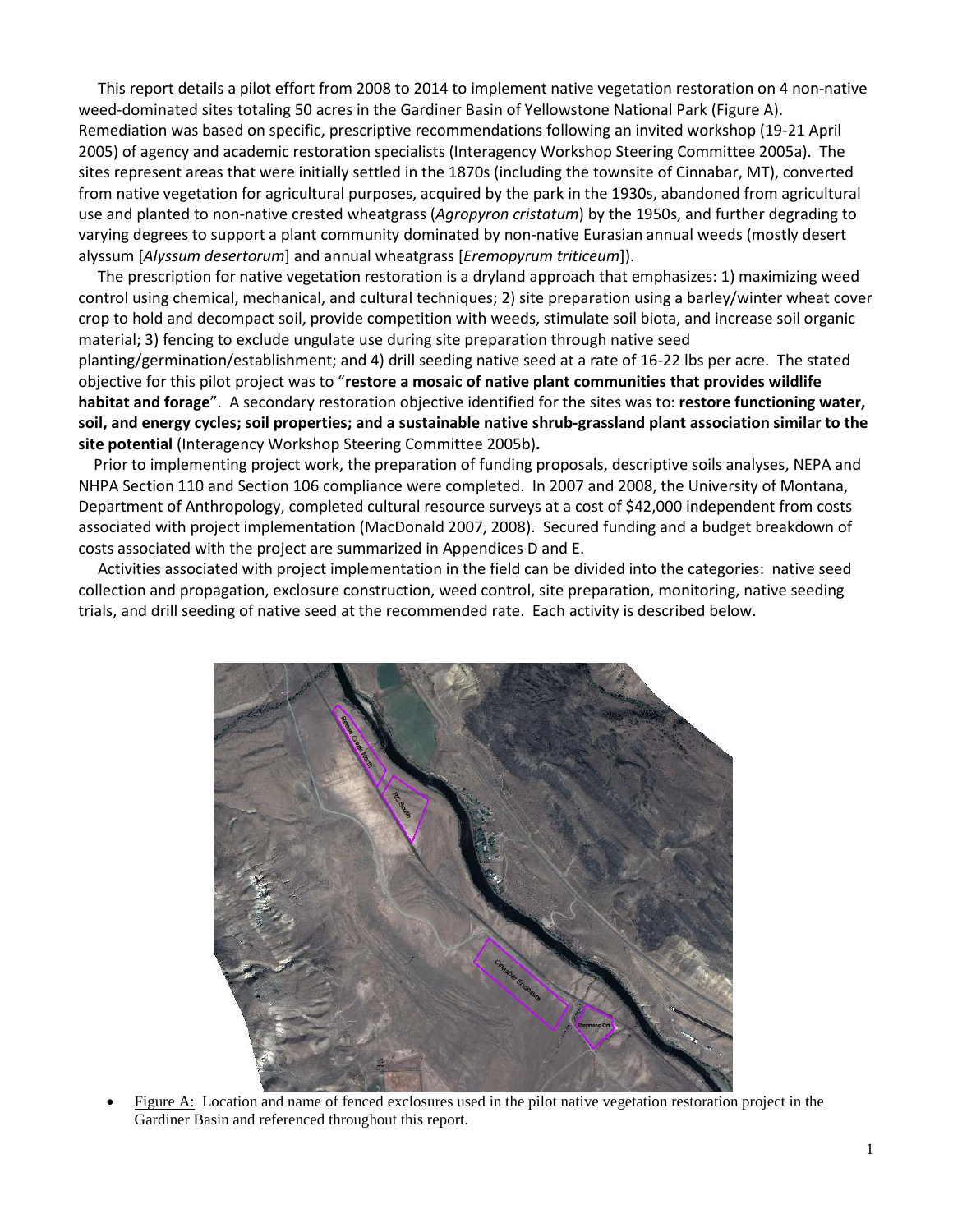#### Native Seed Collection and Propagation

 Local efforts to collect native seed were undertaken beginning in 2008 by NPS Maintenance and Vegetation personnel, including contracts with the Montana Conservation Corps (MCC) to provide additional manpower under NPS supervision. In 2009, the Bureau of Land Management completed an Environmental Assessment allowing NPS to manually and mechanically collect native seed (bluebunch wheatgrass, Sandberg's bluegrass, prairie junegrass, and needle and thread) during a five year period (2009-2013) at their Carbella Day Use Recreation Site west of Highway 89 (USDOI-BLM 2009). The collected seed (bluebunch wheatgrass, Sandberg's bluegrass, and needle-and-thread grass) was used as source for growing out sufficient seed to accommodate the restoration process.

 A contract was initiated in 2008, and a 1-acre field was planted by 2010, with the Upper Colorado Environmental Plant Center (Meeker, CO) for 5 years (FY2010-FY2015) of bluebunch wheatgrass seed production. Funds were obligated in the amount of \$10,000 per year (total obligation = \$50,000). A total of 62.35 lbs of pure live seed had been produced in the 2011 and 2012 growing seasons, and this seed was incorporated into the native seed planting of 30 acres in 2013 (see section on native drill seeding).

 An Interagency Agreement with the USDA-NRCS Bridger (MT) Plant Materials Center was initiated in 2008 through 2011 for growing native bluebunch wheatgrass seed on 0.5 acres and needle-and-thread hay on 0.3 acres. Funds totaling \$27,700 were obligated for the effort. The agreement was modified in 2011 to extend the original contract for an addition 2 years (FY2012 and FY2013) at a total cost of \$20,000 (\$10,000 for each of 2 years). A second modification to the agreement occurred in FY2012 when: 1) the 0.3 acres of needle-and-thread grass was contaminated with green needlegrass from an adjacent seed plot at the Bridger Plant Materials Center; 2) the park quickly exhausted all available space in which to store large hay bales of needle-and-thread grass; 3) dispersing hay bales of needleand-thread into the field could not be accomplished with a drill seeder, and would most likely need to be manually spread; 4) the original 0.5-acre planting of bluebunch wheatgrass began to decrease in productivity, likely exceeding its peak capacity for seed production; and 5) other fields became available at the Bridger PMC, allowing for an increase or change in species/amounts of seed produced. Consequently, the 2012 modification to the existing agreement called for: 1) replacing the .3 acres of needle-and-thread grass with a new planting of bluebunch wheatgrass; 2) replacing the original 0.5 acres of bluebunch wheatgrass with 0.5 acres of Sandberg's bluegrass; and 3) adding a new 1-acre field and new species—slender wheatgrass—to the mix (locally-collected starter seed was provided by the Division of Maintenance). This second modification was for FY2013 only, and added an additional \$18,750 to the 1.8 acres being grown out at the Bridger PMC. Because the original 2008 Interagency Agreement had reached its 5-yr lifespan in FY2013, a new Interagency Agreement was needed if native seed growing operation were to continue. Consequently a new Interagency Agreement was initiated in FY2013 for continued growing operations through FY2015, and called for increasing Sandberg's bluegrass seed production on 1.0 acres (up from 0.5 acres) while maintaining 1 acre of slender wheatgrass and .3 acres of bluebunch wheatgrass (2.3 acres total seed production). The operating costs for FY2014 through FY2015 were estimated at \$20,157 annually (total cost = \$40,314). Costs associated with native seed growing operations at the Bridger PMC since 2008 have totaled \$106,764 and through 2013 has produced 84.57 lbs pure live seed of bluebunch wheatgrass, 313.03 lbs slender wheatgrass, 62.02 lbs green needlegrass, ~17 lbs Sandberg's bluegrass, and 12.8 lbs of needle-and-thread grass.

 A similar Interagency Agreement was also initiated with the USDA-NRCS Aberdeen (ID) Plant Materials Center in 2008, and called for establishing seed fields of 1 acre each for western wheatgrass, Sandberg's bluegrass, and needle-and-thread grass (hay). Funds totaling \$64,530 were obligated for planting/production beginning in FY2009 through FY2011. The original contract was first modified in 2009, and called for changing 1 acre of western wheatgrass to 1 acre of bluebunch wheatgrass (because of insufficient western wheatgrass seed) and extending growing operations 1 additional year through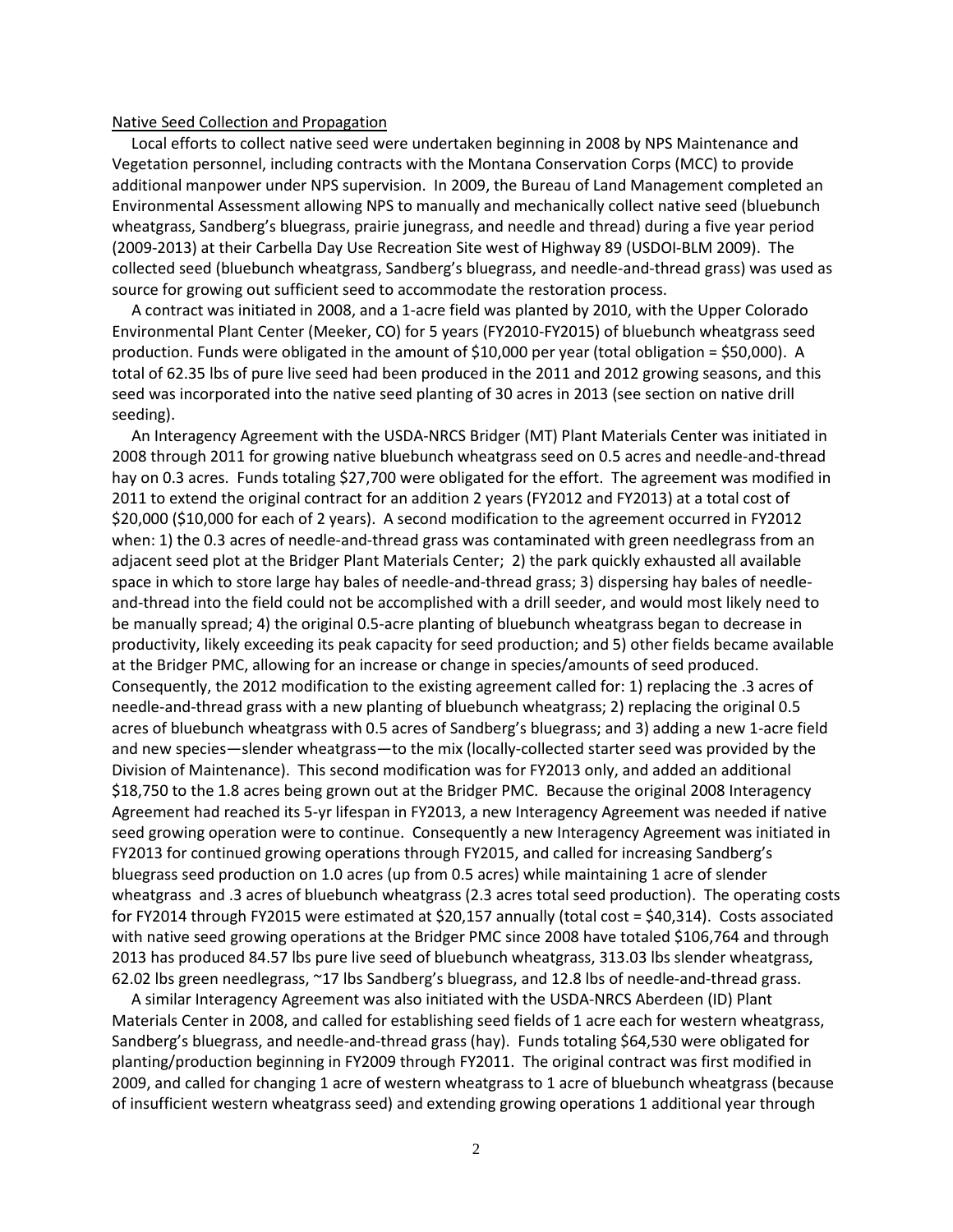FY2012. An additional \$24,867 was obligated to the growing effort. In 2012, a second modification to the original agreement called for I additional year of seed production through 2013 for 1 acre each of bluebunch wheatgrass and Sandberg's bluegrass, discontinue production of needle-and-thread grass (because of the reasons cited above), and install 2 new fields of 2.5 acres each of bluebunch wheatgrass and Sandberg's bluegrass. An additional \$50,090 was obligated for this modification for 2013 only. Because the 5-year lifespan of the agreement expired in 2013, a new Interagency Agreement was initiated to continue with seed production of 2.5 acres each bluebunch wheatgrass and Sandberg's bluegrass for FY2014 and FY2015. The new agreement obligated an additional \$100,952 through FY2015. Seed growing expenditures for the Aberdeen PMC total \$240,259. Total seed produced through 2012 are 16 large bales of needle-and-thread grass, 159.38 lbs pure live seed of bluebunch wheatgrass, and 190.39 lbs Sandberg's bluegrass. Seed produced through 2015 should result in sufficient amounts to accommodate the pilot project as well as provide additional seed if partial reseeding is necessary or needed for new growing operations.

The total cost for seed growing operations among the 3 facilities for 2008-2015 is \$397,023.

#### Exclosure Construction:

 Recommendations from the Restoration Workshop participants were nearly unanimous for the need to fence project sites to exclude ungulate use so as to benefit site preparation activities and otherwise "protect the investment" of native seed germination and early establishment following native seed planting. The exclosures were projected to have a minimum lifespan of 8-10 years. The exclosure design should consist of solid bracing and supports (preferably steel) and be constructed with galvanized woven wire to withstand bison scratching/rubbing, be at least 6 feet (preferably 8 ft) tall to preclude elk and deer from jumping over, and reach to within 4 inches of the ground surface to prevent antelope from going under.

 In 2008, the first contract was awarded to Hottel Fencing Co. (Hereford, AZ) specifying 4,850 linear feet of fencing surrounding the 23-acre Cinnabar site following the construction recommendations of the workshop participants. Exclosure construction began 22 September 2008 and was completed by 27 October 2008 at a total cost of \$48,330 (\$9.96 per linear ft). A second contract was awarded in the fall of 2009 to Schaefer Fencing Co. (Drewsey, OR) specifying 8,765 linear feet of fencing for 3 separate exclosures (7, 9, and 11 acres, respectively) using similar materials. Construction was completed by November 2009 at a total cost of \$115,440 (\$13.17 per linear ft). All exclosures were lined with decommissioned 3-inch fire hose at waist height so as to provide a visual marker and prevent ungulates from running into the structure.

 Total cost associated with exclosure construction was \$163,770. It is recommended that the exclosure fencing be left in place at least through the summer of 2017 to afford protection through the germination and establishment period.

#### Weed Control

 Throughout the life of the project, maximal effort to control weeds by chemical, mechanical, and cultural methods were employed (See Appendix B). Treatments consisted of herbicide applications, hand pulling, burning, harrowing, and the planting of a cover crop (See Site Preparation section). Herbicide applications consisted of a broad-based generalist herbicide (Roundup) mostly targeting crested wheatgrass and annual wheatgrass, a broadleaf (non-grass) herbicide (Express) approved for use in barley and winter wheat targeting alyssum, and a pre-emergent herbicide (Plateau) targeting incidental patches of cheatgrass. Herbicide treatments included one, and in some cases a second, broadcast application with a boom sprayer over the whole unit as well as incidental spot treatment using a backpack sprayer. The sites were somewhat different in that the Cinnabar and Stevens Creek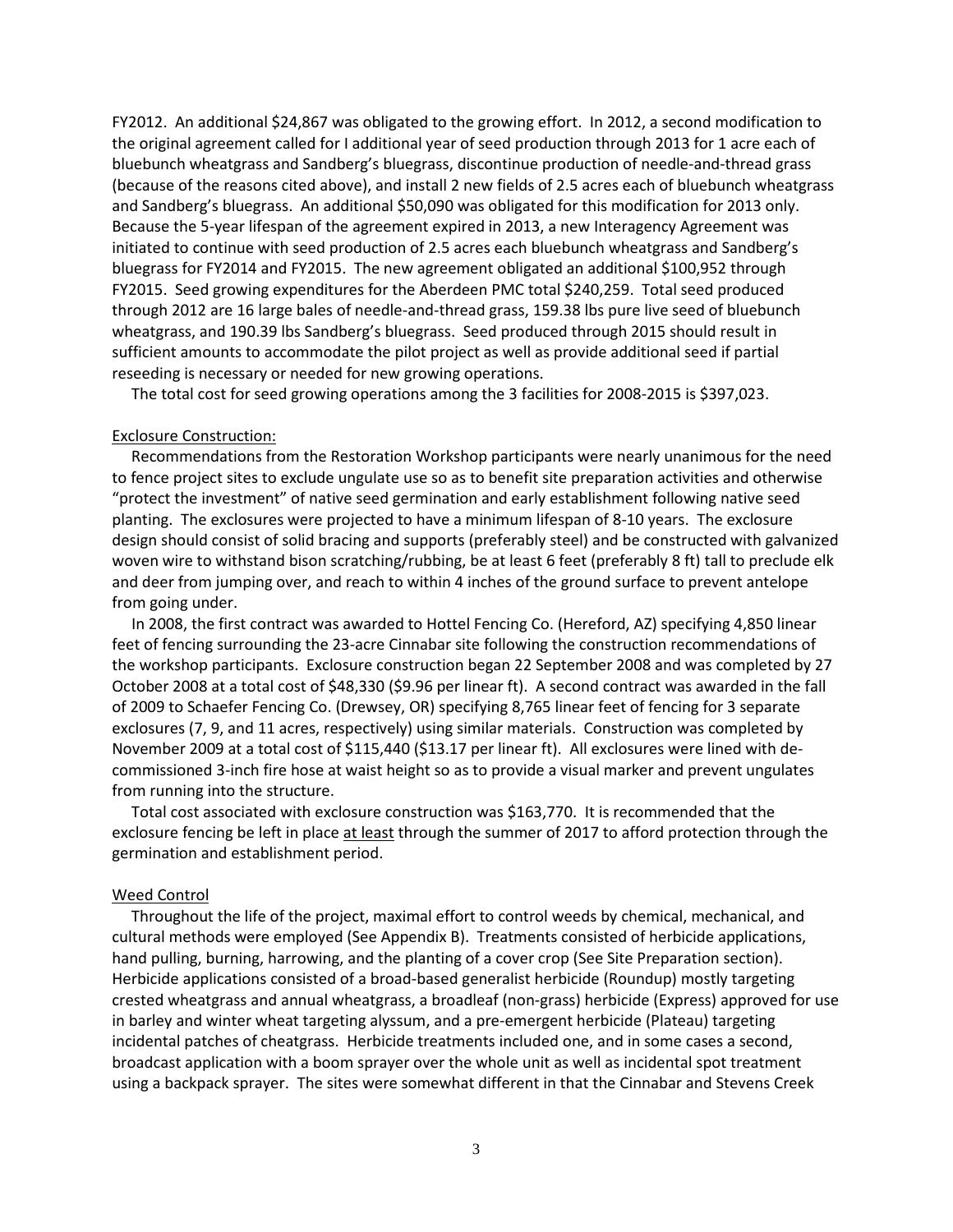sites contained more annual weeds whereas the Reese Creek sites contained higher densities of the perennial crested wheatgrass.

 Herbicide application in the 23-acre Cinnabar exclosure began in May 2009 with a broadcast application of either Roundup alone or a Roundup/Express mixture targeting created wheatgrass and alyssum control, respectively. Spot treatments with Roundup continued from 2010 through 2013, sometimes targeting annual wheatgrass. Montana Conservation Corps (MCC) crews also contributed to hand pulling annual wheatgrass in the summer of 2012.

 During October 2011, a 100 ft x 100 ft section of the Cinnabar exclosure was burned so as to remove cover crop stubble and prepare the site for native seeding trials (see Native Seeding Trials section). Fire intensities were not uniform, but alyssum densities were significantly reduced more than an order of magnitude the following spring in areas blackened by the burn. Recognizing this tremendous loss of alyssum seed density, an attempt was made to burn the whole 23-acre parcel in October of 2012. Again because of spotty burn intensities, an attempt was made to complete the burn in March of 2013 prior to weed seed germination. In all attempts, burning proved spotty and fire could not carry unless consistent wind speeds >10 mph occurred. A final attempt to harrow emerging seedlings in the Cinnabar exclosure occurred in April 2013 during early weed seed germination and prior to planting a barley cover crop (see Site Preparation section).

 Herbicide application at the 7-acre Stevens Creek site began with a broadcast treatment using Roundup in June 2009, prior to erecting the fenced exclosure later in October 2009 (see Appendix B). Spot treatment with Roundup continued from 2010-2013, and included a spot treatment in early 2012 with Express targeting alyssum in the established barley field as well as a 2010 summer mechanical control of annual wheatgrass using MCC crews. In April of 2013 a mechanical harrowing treatment was applied to early-germinating annual weeds prior to planting a barley cover crop (see Site Preparation section).

 A 4-acre broadcast spray using Roundup and targeting crested wheatgrass occurred in the Reese Creek North site in June 2009, prior to erecting the fenced exclosure later in October 2009 (see Appendix B). In May of 2010, both the 9- and 11-acre exclosure sites of Reese Creek North and South were broadcast-sprayed with Roundup. Spot treatments continued through 2012, and included both Roundup and Plateau spot treatments targeting incidental populations of cheatgrass. MCC crews also contributed to hand-pulling/grubbing crested wheatgrass. As in the Cinnabar exclosure, a 100 ft x 100 ft area was prescribe burned in October 2011 to remove stubble and prepare the area for native seeding trials (see Native Seeding Trials section). During April 2013, a second broadcast spray with Roundup occurred in both exclosure sites for crested wheatgrass prior to planting a barley cover crop (see Site Preparation section). A final planting of barley is planned for spring 2014 prior to native seed drilling in October 2014.

#### Site Preparation:

 In adhering to a systems approach to restoration, the workshop participants were unanimous in recognizing that restoration success was dependent upon site remediation and preparation. To that end, it was recommended that a cover crop—such as "Otis" barley or other sterile cereal crop—be planted to build soil organic material, increase soil holding moisture capacity, stimulate soil microbial activity, percolate and aerate the upper soil profile down through the rooting zone, and otherwise provide competition with weeds. Initial soil testing and characterization at the Cinnabar exclosure revealed the lack of an impermeable layer at 4-6 inches below the soil surface, negating the recommendation to mechanically fracture (e.g., rip) the soil to a depth of 1 ft to promote soil infiltration. Site preparation using a cover crop was recommended for 2-3 years or until an acceptable level of weed reduction occurs.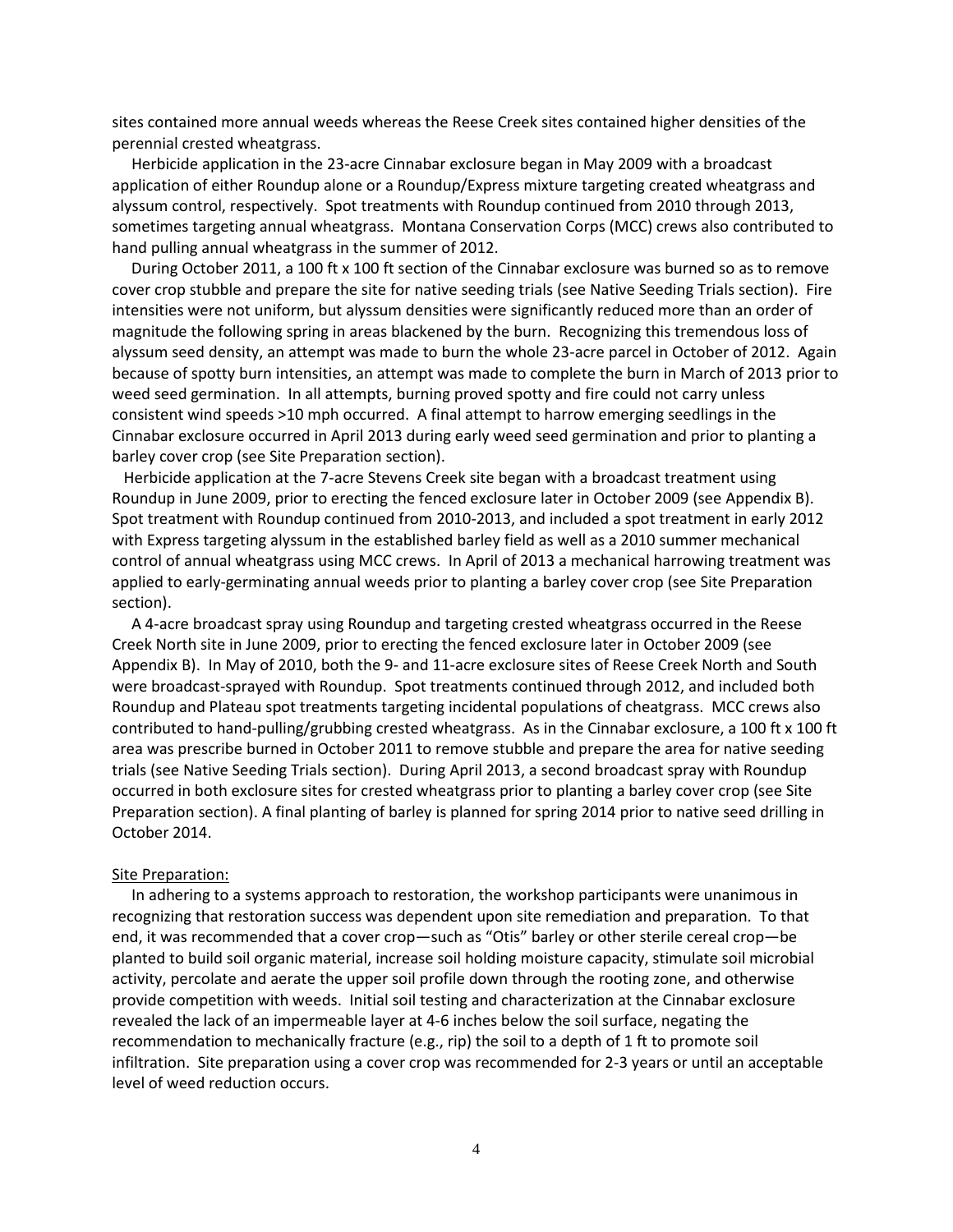Cover crop plantings were undertaken to ensure no area were barren during the growing season because of chemical weed control, lack of germination, seed predation by birds and small mammals, etc. The emphasis was on the functional and competitive use of a cover crop rather than an agricultural approach to maximizing productivity. Recommended and actual cover crop seeding rate of 50 lbs per acre was used in all plantings.

 The 23-acre Cinnabar site was initially drill-seeded with barley in May of 2009, and again with winter wheat in September of 2009 (See Appendix C). Fourteen of 23 acres were reseeded with barley in May of 2010 because of overwinter mortality. The full 23 acres were again seeded with winter wheat in the fall of 2011, and with barley in May of 2013. The site was drill-seeded with a native seed grass mix in October of 2013 (see sections on Native Seed Collection/Propagation and Drill Seeding of Native Seed).

 It is worth noting that native seed drilling in the 23-acre Cinnabar site was initially planned for the fall of 2011. Record snowmelt conditions during March of 2011, however, resulted in the site being a "muddy, shallow lake" (the adjacent county road was closed for 4 days because it was underwater and impassible). Consequently, copious amounts of weed seed were collected in the wash and redistributed from outside the treatment site, and weed seed monitoring data revealed weed seed densitiy returned to pre-treatment levels. This unanticipated trend with weed seed density delayed native seed planting for another 2 years until weed seed density could be brought under control.

 The 7-acre Stevens Creek site was initially seeded with winter wheat in September 2009 (See Appendix C). Spring barley was planted on 4.75 acres in June of 2010 where the winter wheat planting failed to establish. The entire site was again planted to winter wheat in September of 2010. Other cover crop plantings at the site included a partial planting of barley in May 2011 following chemical control of annual wheatgrass, seeding the entire site with winter wheat in September 2011, and seeding the entire site with barley in May of 2013.

 Both the 9- and 11-acre Reese Creek exclosure sites were initially seeded with winter wheat in September 2010, and with barley in May of 2013 (see Appendix C). The sites will again be seeded with barley in May of 2014 prior to native grass seeding in October 2014 (see Section on Drill Seeding of Native Seed).

#### Monitoring:

 Monitoring at the restoration sites has focused on describing baseline conditions related to plant-soil feedbacks, ecosystem processes of respiration and nitrogen transformations, and soil microbial community diversity as influenced by former agricultural practices and the current vegetation pattern. Addressing these conditions will allow for understanding the ecological consequences of management actions to control undesirable vegetation and preparation of the site for native seed planting, and ultimately, the success or failure of vegetation restoration efforts.

Hellquist et al. (2011) measured 3  $CO<sub>2</sub>$  exchange parameters (net ecosystem productivity, ecosystem respiration, and soil respiration) in paired native vs. exotic sites in the Gardiner Basin.  $CO<sub>2</sub>$  flux varied among individual sites, but when pooled across sites, native plant communities showed greater net ecosystem productivity (net  $CO<sub>2</sub>$  flux into plant biomass) and soil respiration ( $CO<sub>2</sub>$  flux from plant roots and soil organisms into the atmosphere). No differences were observed in ecosystem respiration ( $CO<sub>2</sub>$ flux from plants and soil into the atmosphere). Net ecosystem productivity was generally low in low plant biomass-dry sites dominated by either native or exotic plants, but along stream banks where soil moisture was higher, net ecosystem productivity was 2-3 times greater in high plant biomass-wet sites dominated by native plant species compared to exotics. Likewise, low plant biomass-dry sites dominated by either native or exotic plants experienced low soil respiration rates, but soil respiration rates in high biomass-wet sites was 4 times greater in native vs. exotic sites.

 Soil organic matter (available carbon), and its influences on nutrient availability and soil fertility via nitrogen cycling, is affected by both the quality and quantity of plants growing on a given site. Soil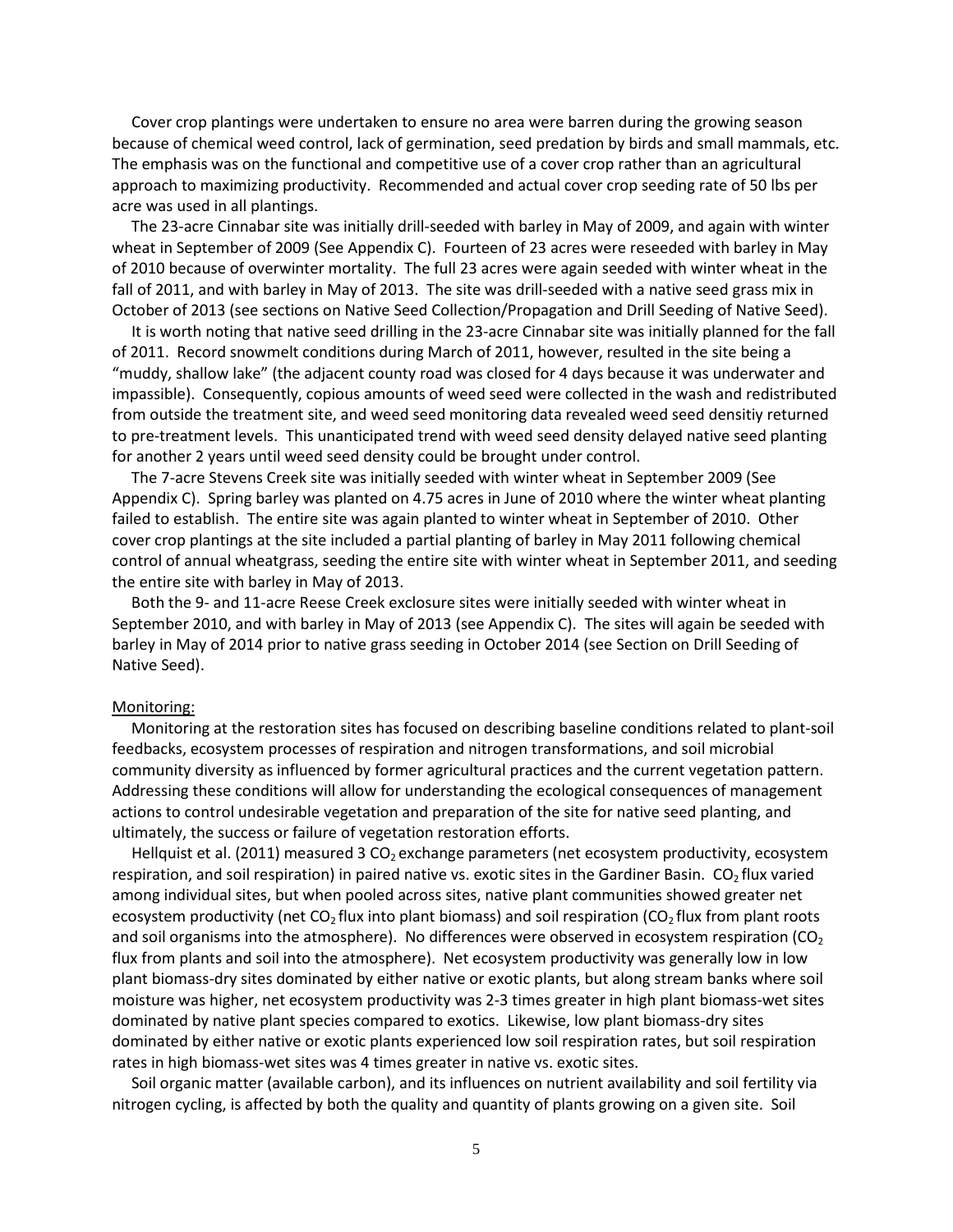microbial communities respond and interact with carbon and nitrogen stores, and reflect overall soil quality. In addressing soil microbial community diversity at sites dominated by native vs. exotic sites in the Gardiner Basin, Hamilton and Hellquist (2012) found that microbial community diversity was highest in soils beneath native plant communities (26  $\pm$  3 genetic markers), lower in soils colonized by the exotic perennial grasses crested wheatgrass and quackgrass ( $18 \pm 4$  markers), and lowest in soils dominated by the exotic annual mustard *Alyssum* (12 ± 5 markers). In comparing the effects of weed control and cover crop plantings inside and outside of the Cinnabar exclosure, Hamilton and Hellquist (2012) found that soil microbial community diversity increased inside the exclosure along with increases in soil organic matter. After only 1 season of a barley cover crop in the Cinnabar exclosure site, soil organic matter increased by 22% inside compared to outside the exclosure. After 2 growing seasons with a cover crop, soil organic matter was variable but increased to as high as 40%, representing a significant 67% increase in the top 6 inches of the soil from pre-treatment levels (YNP data, two-sample t-test, *p* < .0001). Commensurate increases in soil microbial diversity inside the Cinnabar exclosure were approaching soil community diversity measured in a nearby native remnant native plant community. Soil microbial community diversity remained consistently low in adjacent exotic-dominated sites outside of the exclosure.

 Further investigation by Hamilton and Hellquist (2012) explored the seed bank dynamics of the dominant exotic *Alyssum desertorum* inside and outside the Cinnabar exclosure.Chemical weed control and competition with planted cover crops after 2 years of treatment significantly (*p* < .05) reduced *Alyssum* seed densities by a factor of 4 inside vs. outside the exclosure. Flooding at the site during the extreme snowmelt spring of 2011, however, redistributed the seed bank from outside to inside the exclosure, resulting in a resurgent flush of *Alyssum* and increasing the seed bank to pre-treatment levels. Continued weed control through burning and cover crop plantings served to again reduce the *Alyssum*  seed bank by 25% through 2012. At the end of the 2013 growing season, the *Alyssum* seed bank had been reduced by 90% inside the exclosure compared to outside. Although highly variable, reported seed densities averaged 0.3 per cm<sup>2</sup> inside the exclosure and  $3.2/cm<sup>2</sup>$  outside (Figure B).



• Figure B: Average density of *Alyssum* seed derived from 12 sample quadrats with 3 replicates each, inside and outside of the Cinnabar exclosure (Hamilton, unpublished data). Julian calendar coincides with years 2007-2014.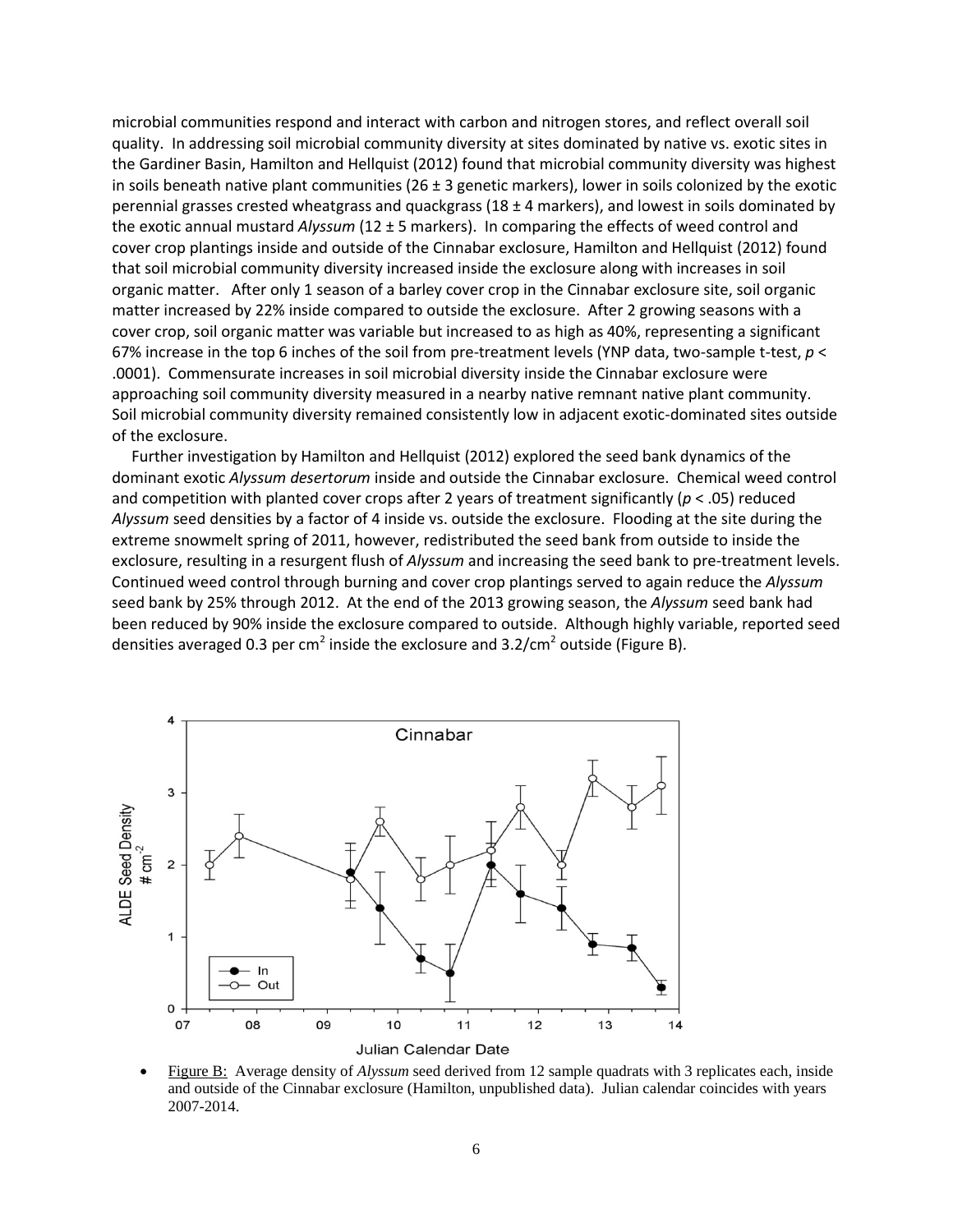The overall implication of these monitoring activities shows: 1) the established exotic vegetation communities are negatively affecting soil quality through decreases in soil organic matter, soil moisture holding capacity, net ecosystem productivity, soil respiration rates, and soil community diversity. These potential "legacy effects" must be overcome to increase the likelihood of successful native vegetation restoration. 2) Management actions (weed control and cover crop plantings) are reducing the exotic *Alyssum* seed bank while increasing soil organic matter, soil moisture holding capacity, net ecosystem productivity, soil respiration, nitrogen mineralization, and soil microbial community diversity. Thus, management actions on the restoration sites are acting to increase the likelihood of successful native vegetation restoration.

 The collaborators plan to continue with these monitoring activities of ecological function through the planting, germination, and establishment of native vegetation.

#### Native Seeding Trials:

 See Appendix A for a 4-part investigation into exotic and/or native plant dynamics in test trials within the Gardiner Basin restoration sites. The progress report was compiled and submitted by collaborators Susan Winslow, Jim Jacobs, and Joe Scianna of the NRCS Montana Plant Materials Center.

#### Drill Seeding of Native Seed:

 The first phase of native seed planting was undertaken in the fall of 2013. Beginning 24 October 2013, the 7-acre Steven Creek exclosure and 23-acre Cinnabar exclosure were drill-seeded with a native mix collected and propagated specifically for the project. In each site, a seed mix containing 50% bluebunch wheatgrass, 30% Sandberg bluegrass, 15% slender wheatgrass, and 5% green needlegrass was drilled in 12-inch rows at a depth of  $\frac{1}{4}$ - to  $\frac{1}{2}$ -inch below the surface at a rate of 18.18 lbs/acre. Rice hulls (3.5 lbs/acre) were added to the seed mix to facilitate uniform distribution of different-sized seed at an accurate seeding rate (St. John et al. 2012). Additionally, five acres of barren, exposed, N-facing hillslopes in the Reese Creek N and S exclosure were broadcast with 11-14 lbs/acre of Sandberg bluegrass seed and mulched with 12 bales of the needle and thread hay. Remaining seed, including mixes use to calibrate the seeder and 4 bales of needle and thread hay, were drill-seeded/mulched around the perimeter of the Cinnabar exclosure and roadside perimeter of the Stevens Creek exclosure. In late November 2013, about 2 lbs of seed containing sagebrush, rabbitbrush, greasewood, and basin wild rye was hand-collected locally and widely broadcast throughout the 2 sites.

#### Work Plan for 2014:

 Final Implementation of the pilot project is scheduled for October 2014, culminating with the drillseeding of native seed in the Reese Creek N (9 acres) and S (11 acres) exclosures. Activities planned for 2014 include: 1) Spot treating with Roundup any early-germinating annual weeds in the Cinnabar and Stevens Creek exclosures prior to emergence of the planted native seed to enhance native seed germination and survival.

 2) Chemically-treating resurgent crested wheatgrass in the Reese Creek exclosures, if necessary, depending on spring germination/greenup. It is anticipated that spot-spraying in 2014 may be a necessary follow-up to broadcast spraying conducted in 2013. Even though crested wheatgrass cover was reduced >95% as a result of the 2013 broadcast treatment, uncertainty remains regarding the prolific crested wheatgrass seed bank and/or persistence of the perennial root mass that can contribute to crested wheatgrass resurgence. Such resilience of crested wheatgrass has proven to be problematic in other native vegetation restoration efforts (Hulet et al. 2010).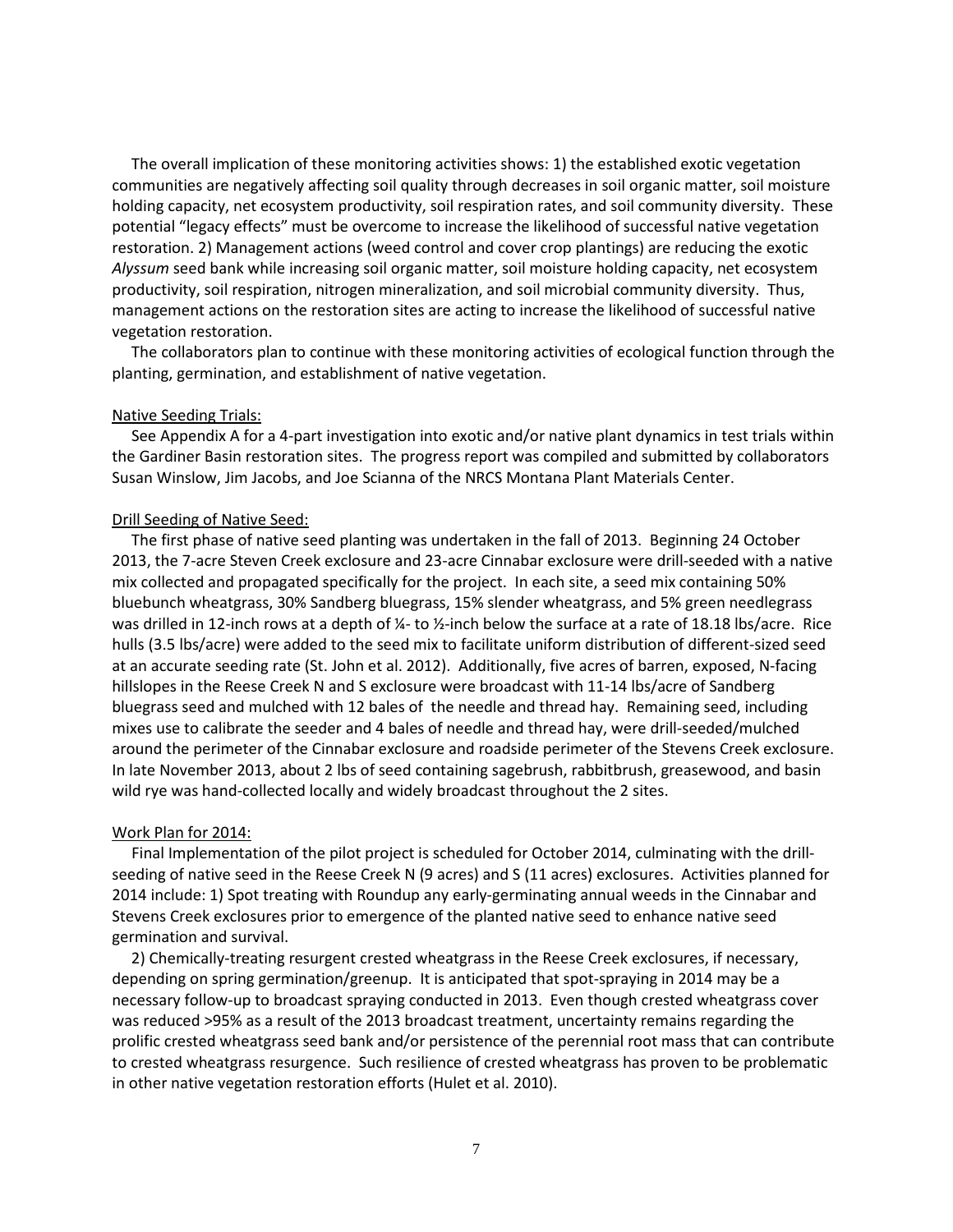3) Drill-seeding a spring 2014 barley cover crop in the Reese Creek exclosures to continue with site preparation prior to native seed planting and competition with exotic plant species.

 4) Continue with native seed production and the monitoring of soil properties, soil biota, ecosystem processes, and native seeding trials already underway. Continued collaboration with university and NRCS personnel will be required.

 5) Initiate new monitoring plots to quantify the germination and early establishment of native seeding efforts in the Cinnabar and Stevens Creek exclosures, the mulched native seeding in the Reese Creek exclosures, and the mulched outed perimeter of the Cinnabar exclosure. Given the likely variability in both native and exotic plant dynamics, monitoring will involve the establishment of both permanent and random plots to quantify plant frequency and cover.

 6) Complete the pilot effort by drill-seeding "native" grasses into the remaining flat areas of the 20 acre Reese creek exclosures. Discussion about introducing an experimental design into this final phase limits options/factors to seeding rates, seed sources, and the use of exclosures/site remediation. Other options considered but rejected include the use of irrigation and/or nitrogen fertilization. The complexities surrounding water rights and the park's stated objective of using its water from Reese Creek to remain in the channel to the benefit of spawning cutthroat trout preclude irrigation as an experimental factor; fertilizing to supposedly enhance native plant performance has a higher probability, expressed by experienced university and NRCS collaborators, of benefitting undesirable non-natives rather than the planted native seedlings (also see Perry et al. 2010).

 The resulting experimental design will use seed rate, seed source, and site/remediation as main factors to test as main factors in a randomized block design for the 2014 "native" seed plantings. The native seeding rate (18 lbs/acre) use in the 2013 planting is consistent with NRCS recommendations for "Critical Area Planting", and could be doubled (36 lbs/acre) as suggested from results of the native seeding trials. Furthermore, locally-collected and propagated native species could be compared to a similar mix of commercially-available "native" species planted at both the recommended and doubled seeding rate. Additionally, weed control and cover crop plantings within the exclosures allows for the opportunity to assess the contribution of such "site remediation" efforts compared to native seed plantings outside the exclosures where no site remediation has taken place.

 Consequently, native seed planting in the Reese Creek sites during fall of 2014 will involve: 1) Planting the Reese Creek N exclosure (9 acres) with the same seed mix and at the same seeding rate (18 lbs/acre) as the 2013 planting in the Cinnabar and Stevens Creek exclosures. This will allow for YEAR x SITE comparisons with the previous and current seeding efforts.

 2) Plant the Reese Creek S exclosure (11 acres) with: a) 2 acres of double the NRCS-recommended seeding rate to 36 lbs/acre with local seed; b) 2 acres of double the NRCS-recommended seeding rate to 36 lbs/acre using a paired (by species) commercially-available seed mix; c) 2 acres of the NRCSrecommended seeding rate (18 lbs/acre) using the paired, commercially-available seed; and d) the remaining area of the Reese Creek S exclosure (2-3 acres when considering the hillslopes were mulched with needle and thread hay) with the NRCS-recommended seeding rate (18 lbs/acre) using locallycollected/grown seed mix.

 3) Plant *outside* of the Reese Creek exclosures, in the adjacent 56-acre field dominated by annual weeds, 2-acres each of the NRCS-recommended rate (18 lbs/acre) using the local seed mix, commercial seed mix, double the local seed mix, and double the commercial seed mix. The annual weed-dominated field (with *Alyssum*, annual wheatgrass, yellow mustard, and Russian thistle) would be preferable to a field dominated by crested wheatgrass given the futile efforts of converting crested wheatgrass without site preparation efforts (see Hulet et al. 2010 and previous efforts in the basin). Therefore, a total of 8 additional acres outside of the Reese Creek exclosures would be planted during the fall of 2014, bringing the total area to be planted with "native" seed to ~28 acres in the fall of 2014.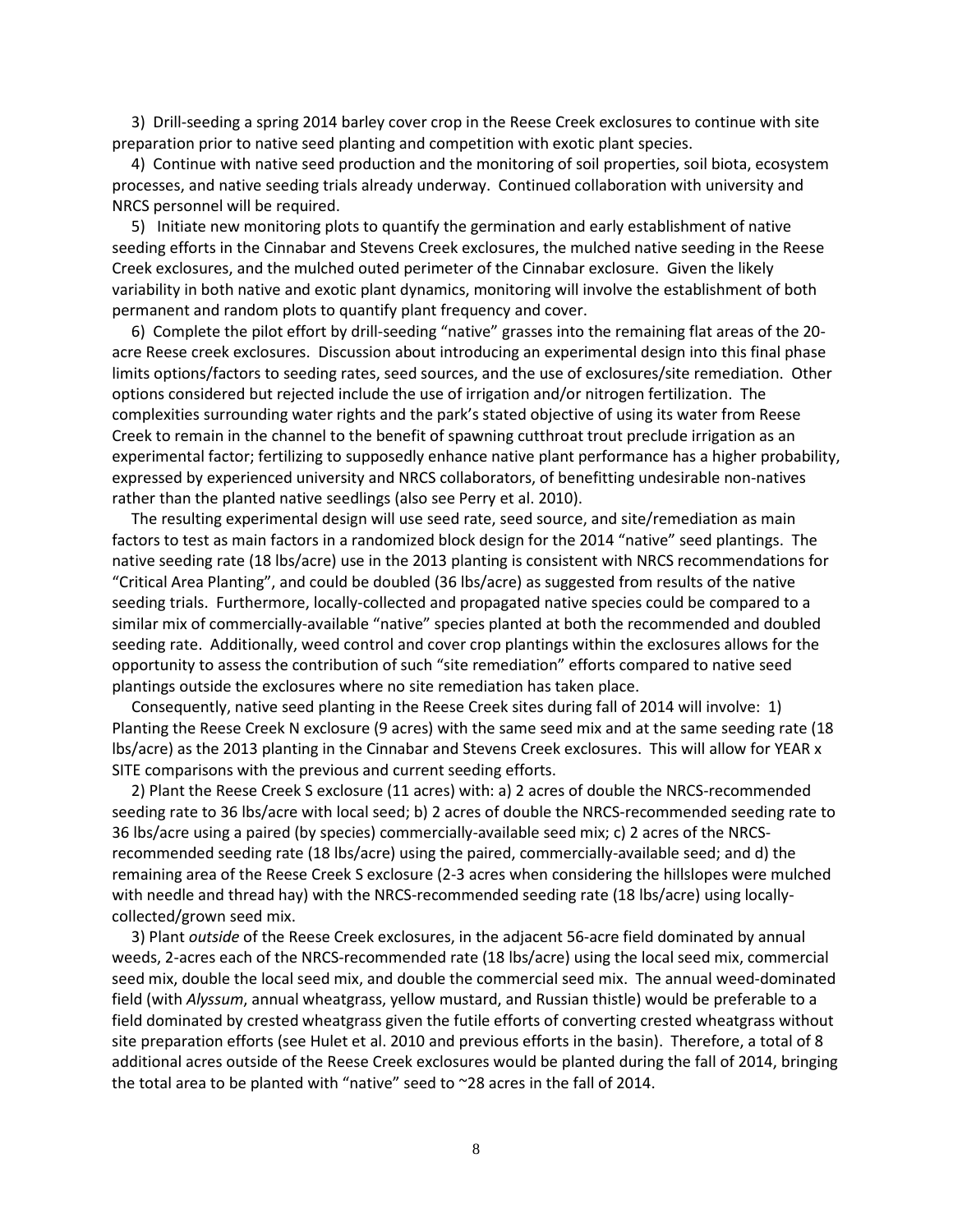Both permanent and random plots will be replicated by treatment in a factorial design to test for differences and interaction in the following main effects on plant frequency and density:

> $H0<sub>1</sub>$ : There is no difference in YEAR (2013 vs 2014) or SITE among the 3 exclosure sites (Reese Creek N, Cinnabar, Stevens Creek) planted with the NRCS-recommended native seeding rate of 18 lbs/acre.

> H0<sub>2</sub>: There is no difference in germination/establishment among "native" seed mixes (local vs. commercial) used for planting.

HO<sub>3</sub>: There is no difference in germination/establishment among "native" seeding rates (18 lbs/acre vs. 36 lbs/acre) used for planting.

H04: There is no effect of site remediation (inside vs. outside the exclosures) on germination/establishment of "native" seed mixes and rates used for planting.

It is recognized the above design is dependent on sufficient seed that is either grown out or purchased commercially. In the event seed becomes a limiting factor, the proposed 2-acre treatments can be scaled back to 1 acre in size.

## LITERATURE CITED

Hamilton III, E.W. and C.E. Hellquist. 2012. Yellowstone's most invaded landscape. Yellowstone Science. 20 (1): 25-31.

Hellquist, C.E., D. Frank, K.W. Ryan, and E.W. Hamilton III. 2011. CO<sub>2</sub> exchange of native and exotic plant communities in the Gardiner Basin, Yellowstone National Park. In *Questioning Yellowstone's Future: Climate, Land Use, and Invasive Species. Proceedings of the 10th Biennial Scientific Conference on the Greater Yellowstone Ecosystem.* October 11-13, 2010, Mammoth Hot Springs Hotel, Yellowstone National Park. C. Anderson, ed., 105-113. Yellowstone National Park, WY, and Laramie, WY: Yellowstone Center for Resources and University of Wyoming William D. Ruckelshaus Institute of Environment and Natural Resources.

Hulet, A., B.A. Roundy, and B. Jessop. 2010. Crested wheatgrass control and native plant establishment in Utah. Rangeland Ecol. Manage. 63: 450-460.

Interagency Workshop Steering Committee. 2005a. Briefing binder of the Gardiner Basin Restoration Workshop Committee. April 19-21, 2005. Available on CD from the Yellowstone Center for Resources, Yellowstone National Park.

Interagency Workshop Steering Committee. 2005b. Results of the Gardiner Basin Restoration Workshop, April 19-21, 2005. 45 pp. Available in PDF format from the Yellowstone Center for Resources, Yellowstone National Park.

MacDonald, D.H. 2007. Final Inventory and Evaluation Report, Yellowstone National Park, Boundary Lands Archaeology Survey and National Register Evaluation. Site 24YE355, Cinnabar/Yellowstone Bank Cache Site. Report submitted to Yellowstone National Park by the University of Montana, Dept. of Anthropology, Missoula, MT.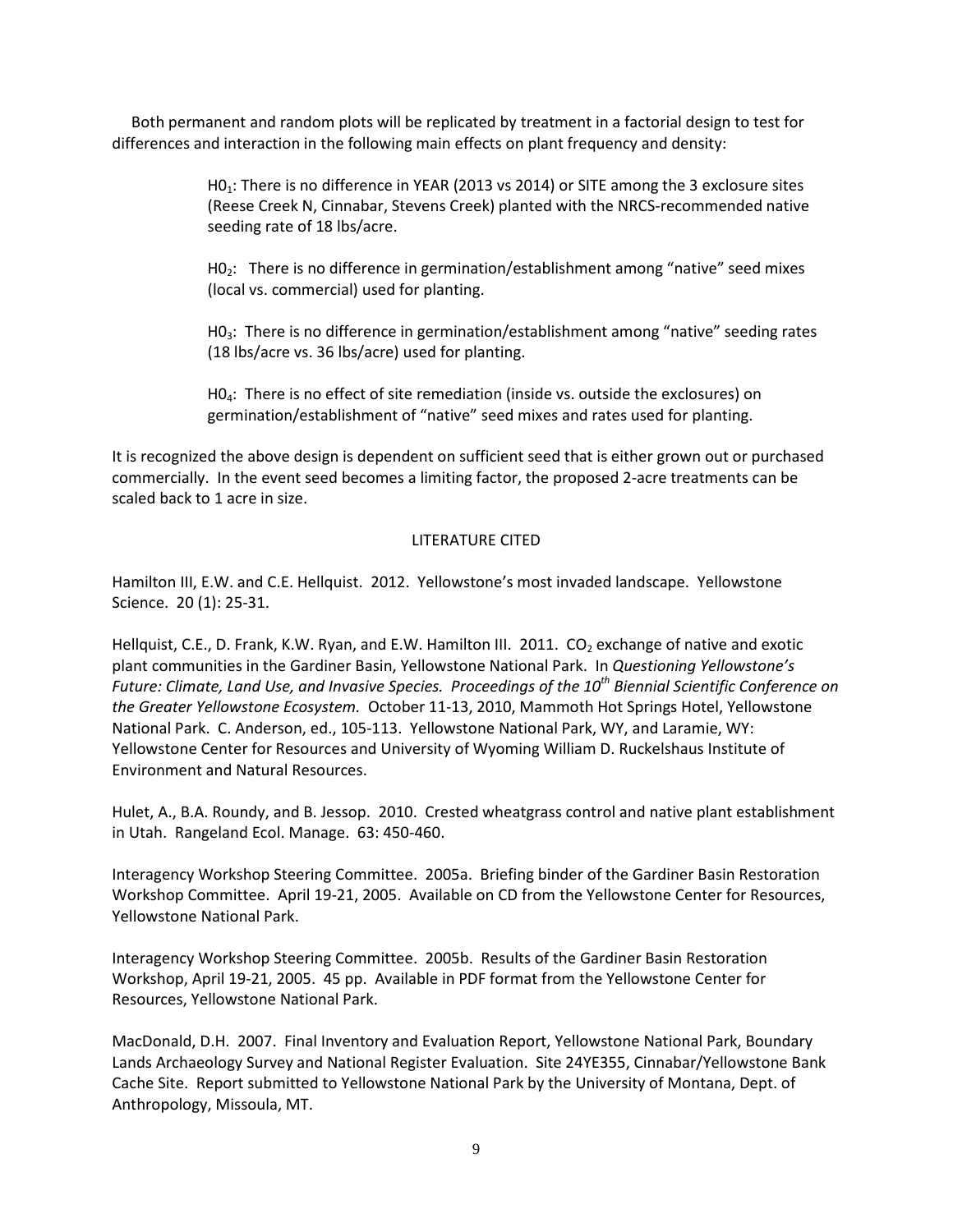MacDonald, D.H. 2008. Final Inventory and Evaluation Report, Yellowstone National Park, 2008 Boundary Lands Archaeology Survey, Gardiner, MT. Report submitted to Yellowstone National Park by the University of Montana, Dept. of Anthropology, Missoula, MT.

Madsen, M.D., K.W. Davies, C.J. Williams, and T.J. Svejcar. 2012. Agglomerating seeds to enhance native seedling emergence and growth. Journal of Applied Ecology. 49:431-438.

Perry, L.G., D.M. Blumenthal, T.A. Monaco, M.W. Paschke, and E.F. Redente. 2010. Immobilizing nitrogen to control plant invasion. Oecologia. 163:13-24.

St. John, L., D. Tilley, J. Scianna, J. Jacobs, D. Ogle, M. Majerus, and L. Holzworth. 2012. Mixing seed with rice hulls. Tech. Note #7. USDA Natural Resource Conservation Service, Boise, ID and Bozeman, MT. 15 pp.

U.S. Department of the Interior, Bureau of Land Management. 2009. Environmental Assessment, Carbella Mechanical/Manual Seed Collection and Microbial Soil Study. NEPA Document Number DOI-BLM-MT-B070-2009-EA. USDOI-BLM Butte Field Office, Butte, MT. 17 pp.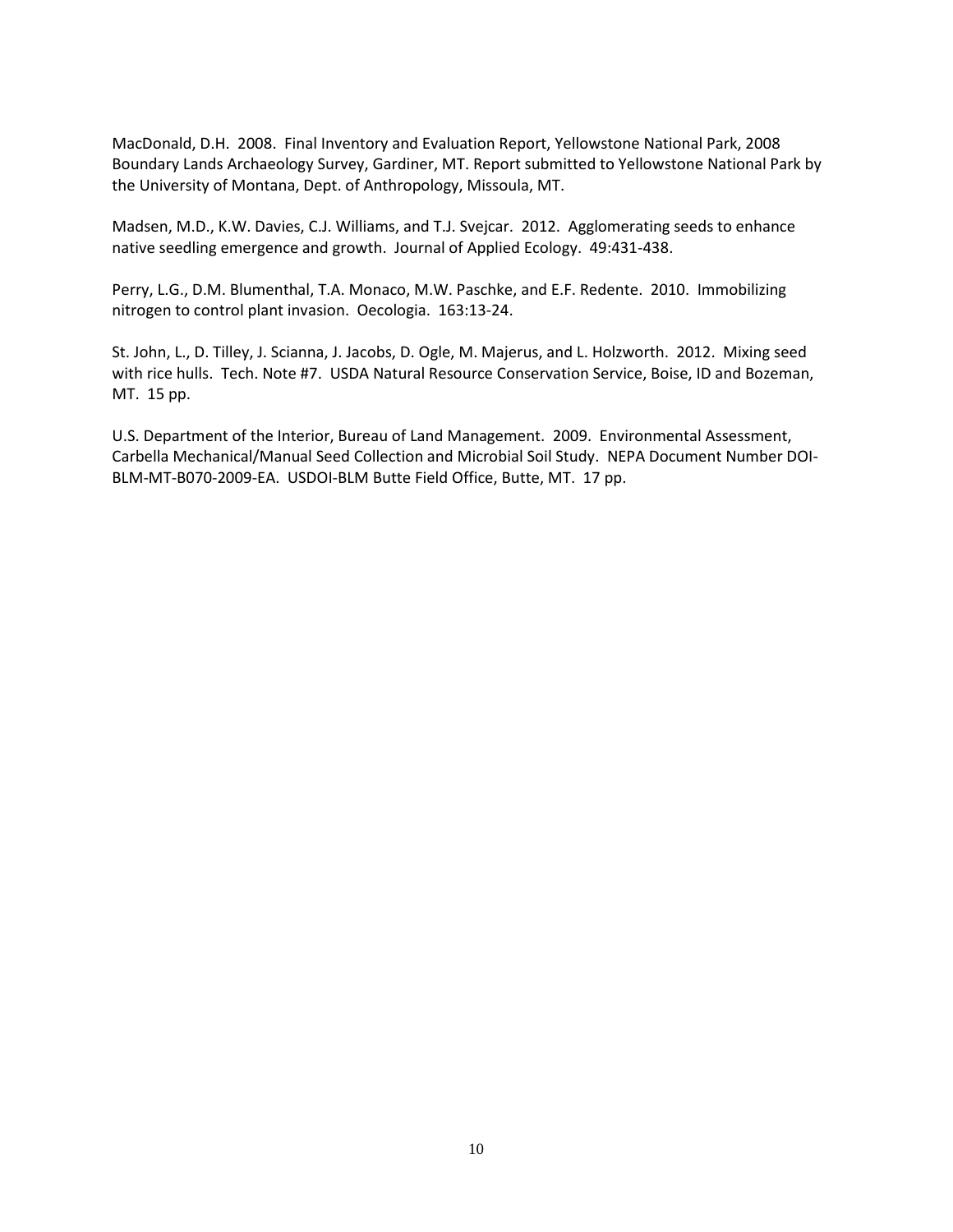**APPENDIX A: PROGRESS REPORT OF THE NRCS MONTANA PLANT MATERIALS CENTER INTO MONITORING RESULTS OF EXOTIC AND NATIVE PLANT DYNAMICS IN THE GARDINER BASIN VEGETATION RESTORATION TRIALS.**

**The 2012 and 2013 Study Results in the Gardiner Basin of Yellowstone National Park**

- **1. Establishment of Eight Native Grasses With and Without Seed Agglomeration Treatments.**
- **2. The Use of Seed Hay Mulch to Establish Needle and Thread and Bluebunch Wheatgrass.**
- **3. The Effect of Controlled Burning on Desert Alyssum.**
- **4. Comparing the Establishment and Growth of Grass Species Collected in Yellowstone National Park to Those Selected by the USDA Natural Resources Conservation Service's Plant Materials Program.**

**Cooperators:** Yellowstone National Park; USDA ARS-Burns, OR; Washington and Lee University-Lexington, VA; and the USDA NRCS Plant Materials Centers in Bridger, Montana, and Aberdeen, Idaho.

**Introduction:** Yellowstone National Park (YNP) manages 700 acres of the Gardiner Basin as wildlife habitat and the area has historically been used heavily by large ungulate wildlife species for winter range. Vegetative cover of a large proportion of these acres is dominated by desert alyssum (*Alyssum desertorum*), a small annual non-native forb. There is little information on the biology and management of desert alyssum, but it does not meet the YNP objectives supporting a diversity of wildlife species and it provides little cover to protect against soil erosion. Previous attempts by YNP to restore native plants to the Gardiner Basin have failed. In 2008, the park enclosed 22 acres at Cinnabar and 20 acres at Reese Creek with wildlife fence in order to restrict grazing, chemically control desert alyssum, and allow planting of annual grain cover crops to prevent soil erosion, improve soil biota, and provide competition with desert alyssum emerging from the soil seed bank. Soil analyses from cropped versus un-cropped areas are being conducted to determine how invasive species alter soil microbial populations in the context of revegetation practices across a grazed landscape characterized by exotic plant communities (Hamilton and Hellquist, 2012). In 2011, the Bridger Plant Material Center initiated testing the establishment and survival of eight native grass species for restoration to permanent, desirable vegetation.

**Site Descriptions:** Cinnabar (Old Agriculture Field H) GPS coordinates (degree decimal) are North latitude 45.0520499718016 and West longitude -110.762292712783 at elevation 5,213 feet. The soil is described as deep, well-drained, and heavily impacted by irrigated agriculture. The surface texture is loam with 34% sand, 46% silt, and 20% clay. The results of soil laboratory tests on surface (0 to 4 inches) and subsurface (4 to 13 inches) characteristics include, respectively: pH 8.1-8.3, 1.2-2.4% exchangeable sodium, 0.6% soluble salts based on millimhos per centimeter (mmhos/cm), and 1.96- 1.40% organic matter. In addition, the exchangeable acidity test results, based on millequivalents of hydrogen per 100 grams of dry soil (meq/100g), are: carbon exchange capacity 25-29.3, sodium 0.3-0.7, potassium 1.1-0.3, calcium 17.7-21.2, and magnesium 7.7-9.0.

Reese Creek (Old Agriculture Field L) GPS coordinates (degree decimal) are North latitude 45.0637101497144 and West longitude -110.772507594123 at elevation 5,188 feet. The soils are deep, well-drained, and heavily impacted by irrigated agriculture. The surface texture is silty clay loam with 7% sand, 54% silt, and 39% clay. The results of soil laboratory tests on surface (0 to 3.5 inches) and subsurface (3.5 to 9 inches) characteristics include, respectively: pH 8.1, 30.7-27.6% exchangeable sodium, 0.7-1.4% soluble salts based on millimhos per centimeter (mmhos/cm), and 8.3 to 2.5% organic matter. In addition, the exchangeable acidity test results, based on millequivalents of hydrogen per 100 grams of dry soil (meq/100g), are: carbon exchange capacity 30.7-27.6, sodium 0.2-0.4, potassium 5.9- 1.8, calcium 21.1-23.3, and magnesium 6.8-6.2.

**Study 1**—Compares eight native grass species with and without seed agglomeration treatments in replicated plots as a method to improve establishment. Seed agglomeration bundles six seeds into a single pellet. Studies in the Great Basin have shown it enhanced seedling emergence through soil crusts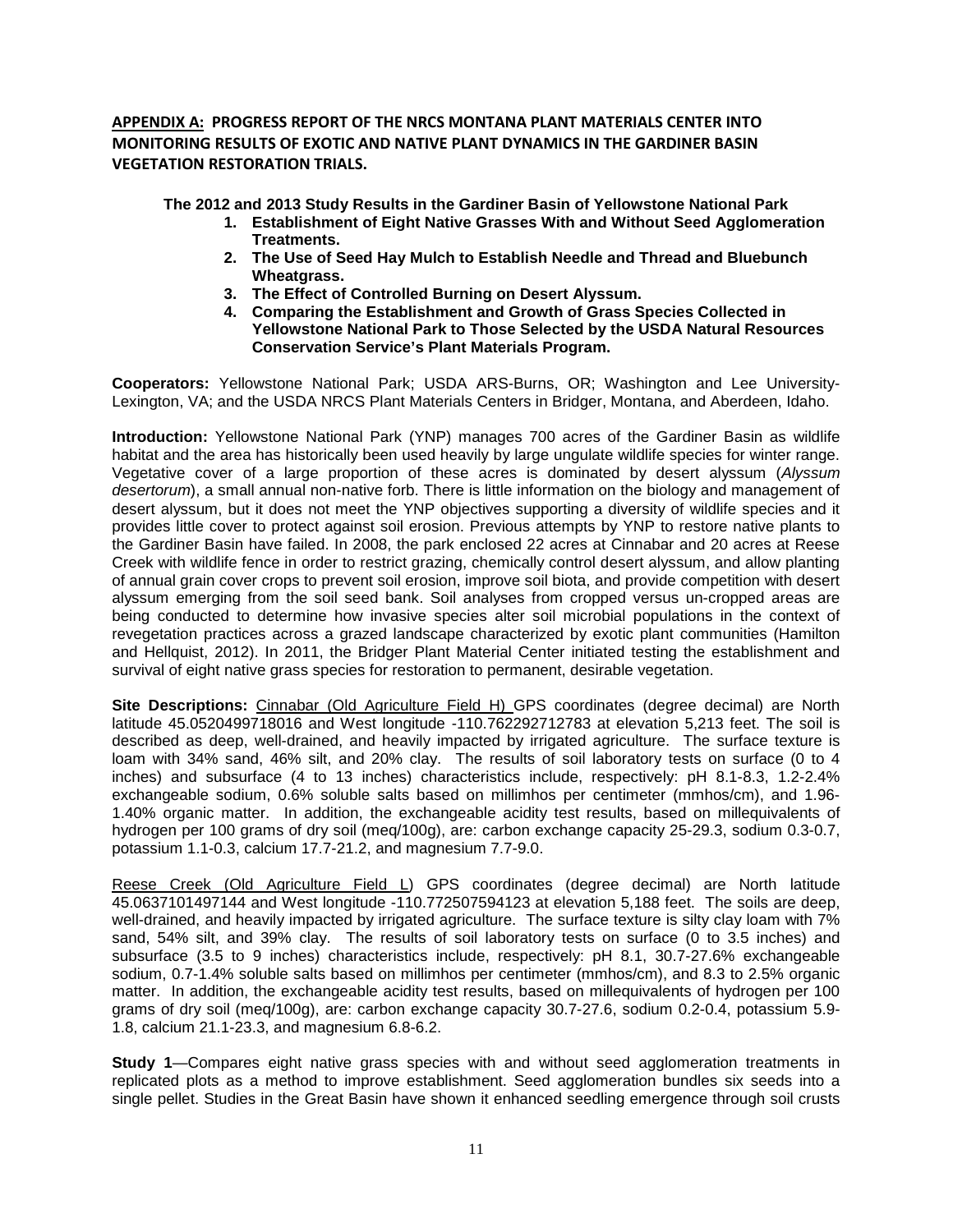(Madsen et al., 2012). We hypothesize establishment and persistence will be affected by species seeded and agglomeration will improve establishment regardless of the species.

- **Species Seeded:** The selection of YNP grasses was based on native plant communities in the Gardiner Basin, as well as seed availability, and included Indian ricegrass *Achnatherum hymenoides* ACHY, slender wheatgrass *Elymus trachycaulus* ELTR, needle and thread *Hesperostipa 12pprox* HECO, prairie Junegrass *Koeleria macrantha* KOMA, basin wildrye *Leymus cinereus,* green needlegrass *Nassella viridula* NAVI, Sandberg bluegrass *Poa secunda*  POSE*,* and bluebunch wheatgrass *Pseudoroegneria spicata* PSSP.
- **Agglomeration Treatment:** The seed coating agglomeration treatment was performed at the Eastern Oregon Agricultural Research Center (EOARC) in Burns, Oregon, using a RP14DB® rotary seed coater by BraceWorks Automation and Electric (Lloydminster, Saskatchewan). Materials used in the coating process included the adhesive binder, Celvol-205® applied at 0.025  $g/cm<sup>3</sup>$  of seed, and the powder filler material, diatomaceous earth (Perma-Guard, Inc., Albuquerque, New Mexico), applied at 0.38  $q/cm<sup>3</sup>$  of seed. A detailed description of the application rates used to form the agglomerated seeds is described by Madsen et.al. (2012).
- **Method:** Study 1 was planted in the Reese Creek exclosure on October 17 and in the Cinnabar exclosure on October 18, 2011, as a Randomized Complete Block Design with four replications of two factorially arranged treatments (8 species seeded and with and without seed coat agglomeration). Each of the previously-mentioned eight entries was seeded in 4 rows with 16 inches between the rows, at a length of 20 feet. Seeds were planted at a rate of 25 pure-liveseeds per foot to an approximate depth of  $\frac{1}{4}$  to  $\frac{1}{2}$  inch using a Kincaid Precision Cone Seeder.
- **Evaluations:** In 2012, density and frequency of occurrence by species were sampled in April using the frequency grid method (Vogel and Masters, 2001). At the end of July in each treatment plot, seeded grass densities were counted in 20 cm by 50 cm frames, heights were measured, and growth stage was noted (Moore et. Al 1991). In early July 2013, densities and frequencies of occurrence of seeded grass species were sampled within each treatment plot using the frequency grid method (Vogel and Masters, 2001), height was measured, and growth stage was noted (Moore et al., 1991).
- **Analysis:** Species with no establishment were not included in the analysis. Density, frequency, and height data were analyzed using a factorial analysis of variance model (ANOVA). Because sampling method was different between years, years were analyzed separately. Where variances were not normal, data were either square root, or sin- transformed to meet assumptions of ANOVA, non-transformed data are presented. The 2012 ANOVA model included site, species, seed agglomeration treatment and all interactions. Because of site differences in 2013, sites were analyzed separately. The 2013 ANOVA model for each site included species, seed agglomeration treatment and their interaction. Tukey's means separations  $(\alpha=0.05)$  were used to determine differences among means for main effects and interactions when f-test p-values were ≤0.1.
- **Results:** Density measures the level of establishment. In 2012, averaged over all species that established and both treatments (site main effect), density was greater (p=0.0153) at Cinnabar  $(0.9$  plant/ft<sup>2</sup>) than Reese Creek  $(0.5$  plant/ft<sup>2</sup>). Averaged over both sites and agglomeration treatments (species main effect  $p=0.0006$ ), ELTR (1.03 plants/ft2) and PSSP (0.92 plant/ft<sup>2</sup>) had greater densities than POSE (0.17 plants/ft<sup>2</sup> or HECO (0.62 plant/ft<sup>2</sup>). Species densities averaged over the two seed agglomeration treatments were not different between sites with the exception of HECO, which had greater densities at Cinnabar (1.2 plants/ft<sup>2</sup>) than Reese Creek (0.1 plant/ft<sup>2</sup>, site by species interaction p=0.0818). Averaged over all species, density was greater at Cinnabar for non-treated seed (1.1 plants/ft<sup>2</sup>) than for agglomerated seed (0.5 plant/ft<sup>2</sup>). The analysis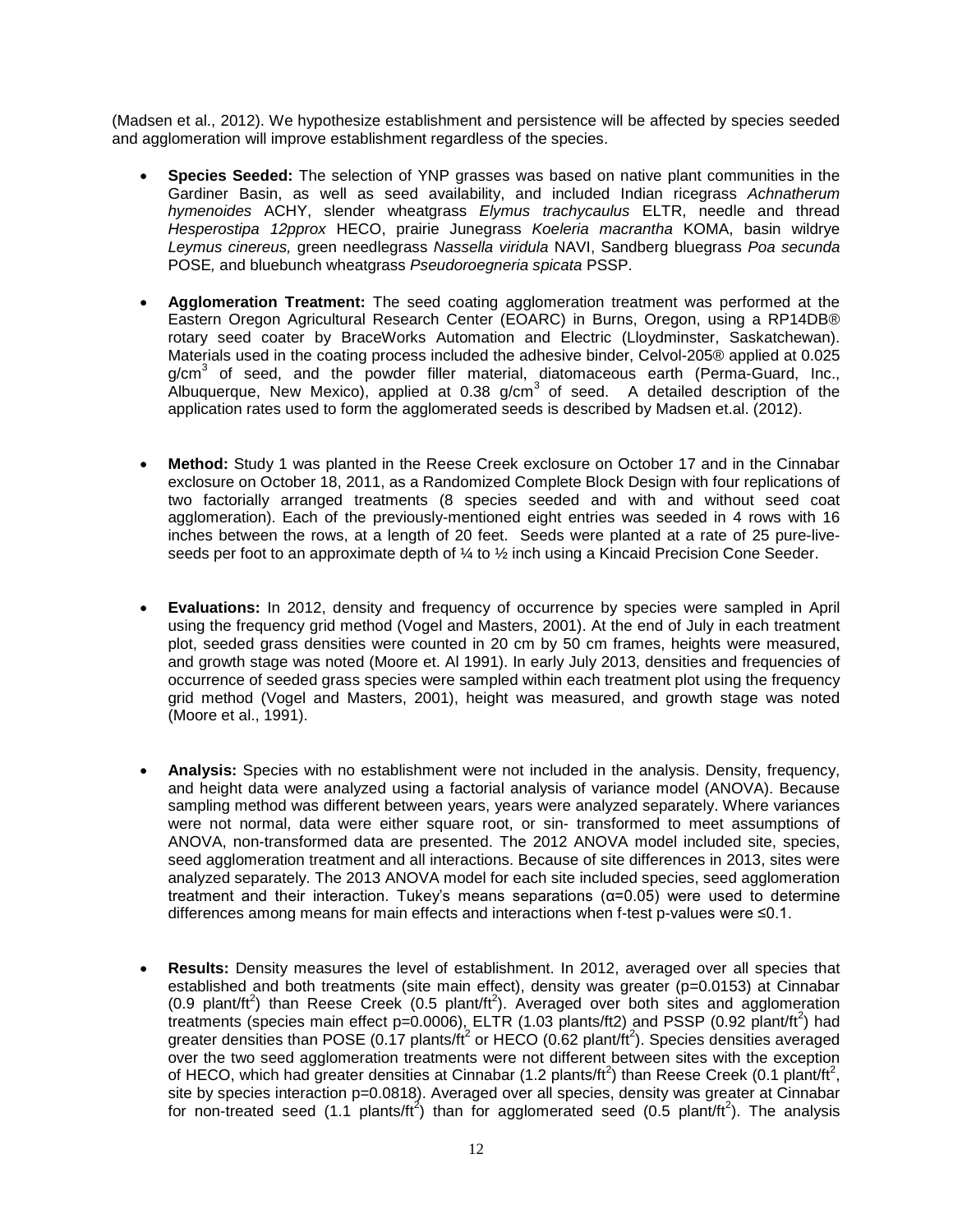supports recommendations to use non-agglomerated seed, and to seed ELTR, PSSP, and HECO at Cinnabar, and to seed ELTR and PSSP at Reese Creek. The densities of PSSP and POSE in 2013 at Reese Creek support seeding these species at this site. At Cinnabar, densities of ELTR, HECO and PSSP decreased, and at Reese Creek densities of POSE and PSSP increased from 2012 to 2013. There is no statistical test of significance for changing seedling densities and may have resulted from different sampling methods rather than plants dying or establishing after the first growing season. Soil at the Cinnabar site has higher sand content (34%) than at the Reese Creek site (7%) and therefore, seedlings may have less available soil moisture at the Cinnabar than Reese Creek—plants at Cinnabar may be more exposed to desiccation stress than at Reese Creek.

• The mean densities by species, treatment, year, and site are listed in Table 1. A density of 1.0 plants/ $ft^2$  is considered by the NRCS as adequate to protect the soil against soil erosion.

|                   | Cinnabar  |        |           |        | <b>Reese Creek</b> |        |           |        |
|-------------------|-----------|--------|-----------|--------|--------------------|--------|-----------|--------|
|                   | 2012      |        | 2013      |        | 2012               |        | 2013      |        |
| Species           | No Treat. | Treat. | No Treat. | Treat. | No Treat.          | Treat. | No Treat. | Treat. |
| <b>ELTR</b>       | 1.8       | 1.3    | 0.01      | 0.01   | 2.5                | 1.1    |           |        |
| <b>HECO</b>       | 3.6       | 0.5    | 0.32      | 0.18   |                    | 0.1    |           |        |
| <b>POSE</b>       |           |        | 0.36      | 0.21   | 0.3                | 0.2    | 5.3       | 4.6    |
| <b>PSSP</b>       | 2.7       | 1.1    | 0.68      | 0.41   | 0.5                | 1.1    | 2.0       | 2.9    |
| <b>ACHY</b>       |           |        | O         |        |                    |        |           | 0      |
| <b>KOMA</b>       |           |        |           |        |                    |        |           | 0      |
| LEC <sub>14</sub> |           |        |           |        |                    |        |           |        |
| <b>NAVI</b>       |           |        |           |        |                    |        |           |        |

Table 1. The mean (n=4) densities (plants/ft<sup>2</sup>) by species for the seed agglomeration treatments (with and without) in 2012 and 2013 at Cinnabar and Reese Creek.

- Frequency of occurrence is a measure of how evenly the stand establishes. Averaged over all species that established and the two agglomeration treatments, frequencies were greater (site main effect p=0.0009) at Cinnabar (2%) than Reese Creek (1%). Averaged over both of the sites and agglomeration treatments, frequency of POSE (3%) and PSSP (3%) were greater (species main effect  $p<0.0001$ ) than HECO (1%) and ELTR ( $<1%$ ), and HECO frequency was greater than ELTR. Seed agglomeration did not affect frequency. There were differences in species frequencies between sites (species by site interaction p<0.0001). Averaged over both agglomeration treatments, both PSSP (4% and 2%) and POSE (2% and <1%) had greater frequency at Cinnabar than Reese creek, respectively. None of the species established at near the target of 100% frequency. Doubling the seeding rate from 25 to 50 seeds per square foot is recommended to improve frequency of establishment.
- The frequencies for each species for 2013 ranged from 0% to 17% are reported in Table 2.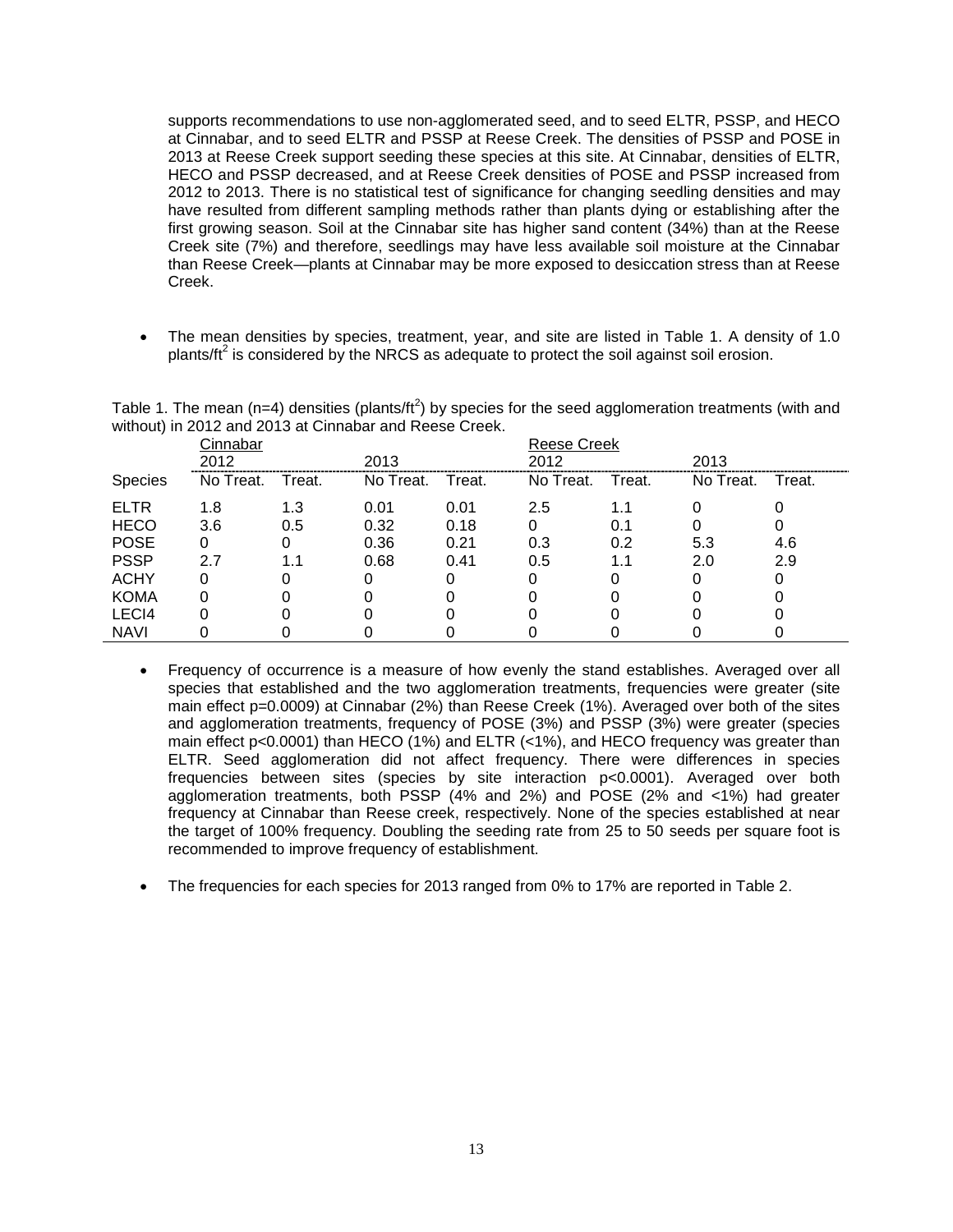|             | Cinnabar  |        | <b>Reese Creek</b> |        |
|-------------|-----------|--------|--------------------|--------|
| Species     | No Treat. | Treat. | No Treat.          | Treat. |
| <b>ELTR</b> |           |        |                    |        |
| <b>HECO</b> |           | 5      |                    |        |
| <b>POSE</b> |           | 5      | 13                 | 12     |
| <b>PSSP</b> |           | 10     | 5                  |        |
| <b>ACHY</b> |           |        |                    |        |
| <b>KOMA</b> |           |        |                    |        |
| <b>LECI</b> |           |        |                    |        |
| <b>NAVI</b> |           |        |                    |        |

Table 2. The mean (n=4) frequency of occurrence (percentage) of seeded grass species for the seed agglomeration treatments (with and without) in 2013 at the Cinnabar and Reese Creek sites.

- The seed agglomeration treatment did not affect plant height (p>0.01). In 2012, averaged over all seed agglomeration treatments, ELTR (4.5 cm) and PSSP (3.6 cm) were taller than HECO (2.0 cm) and POSE (1.7 cm) at Cinnabar, as well as at Reese Creek (ELTR = 3.5 cm, PSSP = 3.0 cm,  $HECO = 2.7$  cm, and POSE = 2.1 cm). In 2013 at Cinnabar, HECO (23.9 cm) and PSSP (23.6 cm) were taller than ELTR (8.4 cm), but POSE (14.9 cm) was not different than any of the other species tested. In 2013 at Reese Creek, PSSP (23.6 cm) was taller than POSE (14.9 cm), but there were no differences among POSE, ELTR (8.4 cm), or HECO (23.9 cm).
- Height differences among species (p<0.01) are reported in Table 3.

Table 3. The mean (n=4) heights (cm) by species for the seed agglomeration treatments (with and without) in 2012 and 2013 at Cinnabar and Reese Creek.

|                     | Cinnabar  |        |           |        | <b>Reese Creek</b> |        |           |        |
|---------------------|-----------|--------|-----------|--------|--------------------|--------|-----------|--------|
|                     | 2012      |        | 2013      |        | 2012               |        | 2013      |        |
| <b>Species</b>      | No Treat. | Treat. | No Treat. | Treat. | No Treat.          | Treat. | No Treat. | Treat. |
| <b>ELTR</b>         | 16.5      | 28.7   | 5.8       | 11.0   | 11.3               | 13.0   |           |        |
| <b>HECO</b>         | 4.0       | 4.3    | 26.8      | 21.0   | 7.0                | 7.5    |           |        |
| <b>POSE</b>         | 4.5       | 2.3    | 16.3      | 13.5   | 4.3                | 4.3    | 7.8       | 7.0    |
| <b>PSSP</b>         | 13.3      | 12.8   | 28.3      | 19.0   | 10.3               | 9.0    | 13.5      | 12.5   |
| $ACHY$ <sup>†</sup> | 2.5       | 0      | 0         | 0      | 6.4                | 6.4    | 0         |        |
| <b>KOMA</b>         |           | 0.3    | 0         |        | 4.1                | 3.6    |           |        |
| LECI <sup>1</sup>   | 6.9       | 6.4    | 16.3      |        | 5.3                | 8.9    |           |        |
| <b>NAVI</b>         | 3.1       | 2.5    | 0         |        | 1.3                | 4.3    |           |        |

 $<sup>†</sup>$  Not included in the analysis but measured as present out of the sampled area and in the seeded plot.</sup>

• After 2 years of growth, most of the seeded entries at Cinnabar remained in a primary stage of vegetative leaf development with plants in the non-agglomerated treatment slightly more advanced than those in the agglomerated treatment (Table 4). Plants in the non-agglomerated treatment of HECO reached an early stage of reproductive maturity. Plants of POSE and PSSP in both of the treatments at Reese Creek reached secondary stages of plant growth with stem elongation and palpable nodes. Height and phenology results suggest HECO, POSE, and PSSP will persist at Cinnabar, and POSE and PSSP will persist at Reese Creek. The phenology data suggest the conditions at Cinnabar may be less favorable for plant development than at Reese Creek. The Cinnabar site may be more exposed to wind desiccation than the Reese Creek site.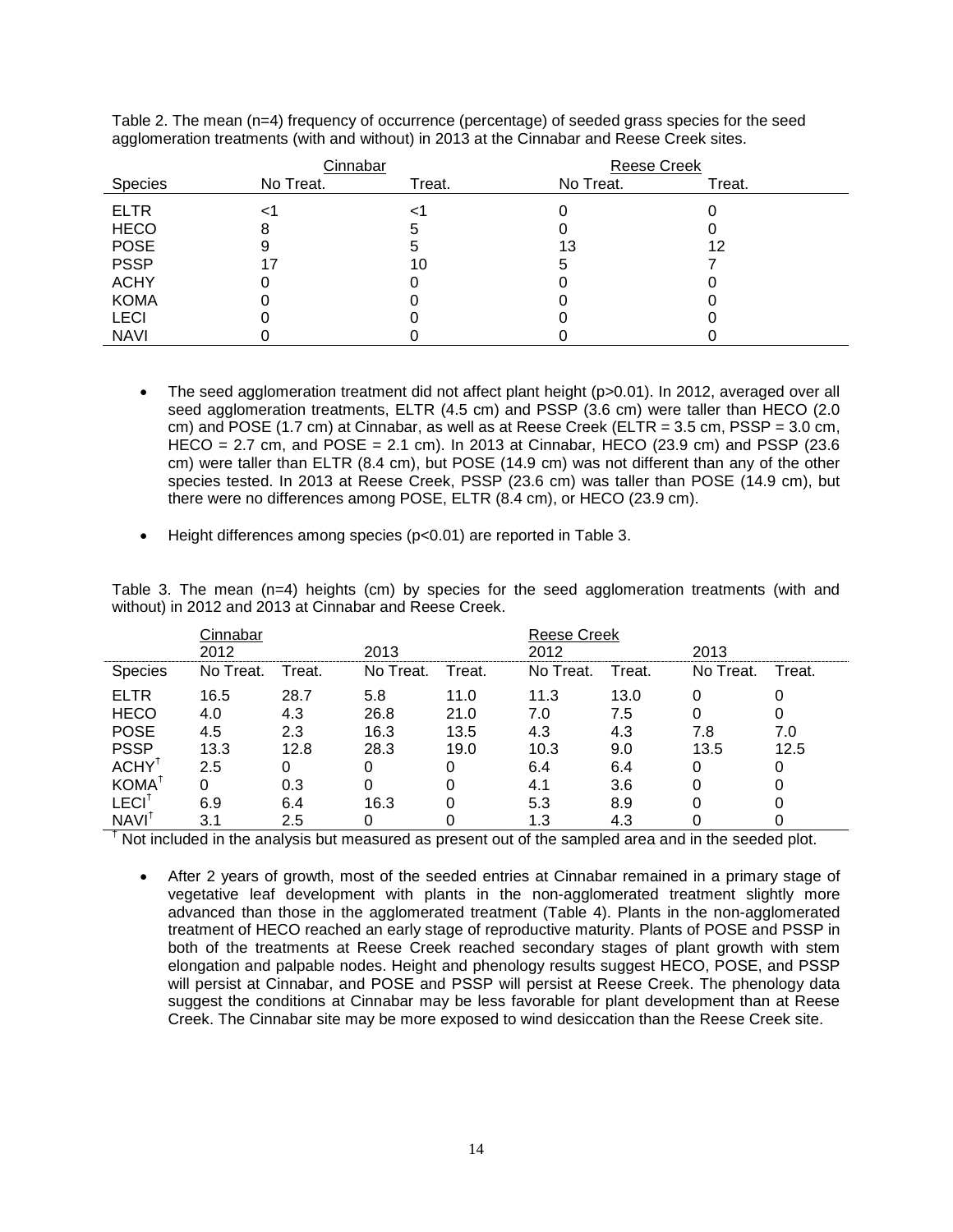|                |           | Cinnabar |             |                 |                |                | Reese Creek    |                |  |
|----------------|-----------|----------|-------------|-----------------|----------------|----------------|----------------|----------------|--|
|                | 2012      |          | 2013        |                 | 2012           |                | 2013           |                |  |
| <b>Species</b> | No Treat. | Treat.   | No Treat.   | Treat.          | No Treat       | Treat.         | No Treat.      | Treat.         |  |
| <b>ELTR</b>    | V1        | V1       | Vn          | Vn              | E <sub>2</sub> | E <sub>2</sub> | none           | none           |  |
| <b>HECO</b>    | V0        | V1       | R1          | Vn              | V2             | V1             | none           | none           |  |
| <b>POSE</b>    | V0        | $V0-V1$  | V2          | V1              | Vn             | Vn             | En             | En             |  |
| <b>PSSP</b>    | $V1-V2$   | V0       | Vn          | Vn              | Vn             | Vn             | E <sub>2</sub> | E <sub>2</sub> |  |
| <b>ACHY</b>    | V0        | V0       | V2 $^\ddag$ | none            | V1             | Vn             | none           | none           |  |
| <b>KOMA</b>    | V0        | V0       | none        | none            | V1             | V2             | none           | none           |  |
| <b>LECI</b>    | V1        | $V0-V1$  | V2          | $V1^{\ddagger}$ | V2             | V2             | none           | none           |  |
| <b>NAVI</b>    | $V0-V1$   | V0       | none        | none            | V1             | V2             | none           | none           |  |

Table 4. The average plant growth stage<sup>†</sup> by species for the seed agglomeration treatments (with and without) in 2012 and 2013 at Cinnabar and Reese Creek.

 $\dagger$  In order from least to more advanced plant growth: V0 Emergence of first leaf; V1 first leaf collared; V2 second leaf collared; Vn >three leaves collared; E2 second node palpable/visible; En >three nodes palpable/visible; R1 Inflorescence emerged, first spikelet visible.

Plants measured as present out of the sampled area and in the seeded plot.

• **Summary:** The results of Study 1 support our hypothesis that species establishment would vary by site. At Cinnabar, PSSP, HECO, and ELTR had better establishment than the other species tested and are recommended for this site. At Reese Creek, PSSP, POSE, and ELTR had better establishment than the other species tested and are recommended for this site. The results support rejecting the hypothesis that the seed agglomeration treatment improves establishment regardless of species, and we do not recommend this treatment.

**Study 2**—Observe PSSP establishment after broadcast seeding and covering with a mulch of HECO hay that was harvested with the seed. We expect to observe PSSP and HECO establishment under the mulch treatment.

• **Methods:** At the Reese Creek site, PSSP seed was broadcast at a rate of 50 pure-live-seed per square foot in a 10 ft. by 40 ft. area and covered with a 3-inch mulch layer of HECO seed hay. An adjacent 10 ft. by 40 ft. area was similarly mulched with the HECO seed hay without broadcast seeding PSSP. At the Cinnabar site, PSSP seed was broadcast at a rate of 25 purelive-seed per square foot in a 20 ft. by 40 ft. area and covered with a 1-inch mulch layer of HECO seed hay. An adjacent 20 ft. by 40 ft. area was similarly mulched with the HECO seed hay without broadcast seeding PSSP. The mulched seed hay was "crimped" into the top inch of the soil surface at both sites, using the double-disk openers on the cone seeder. The study was not replicated.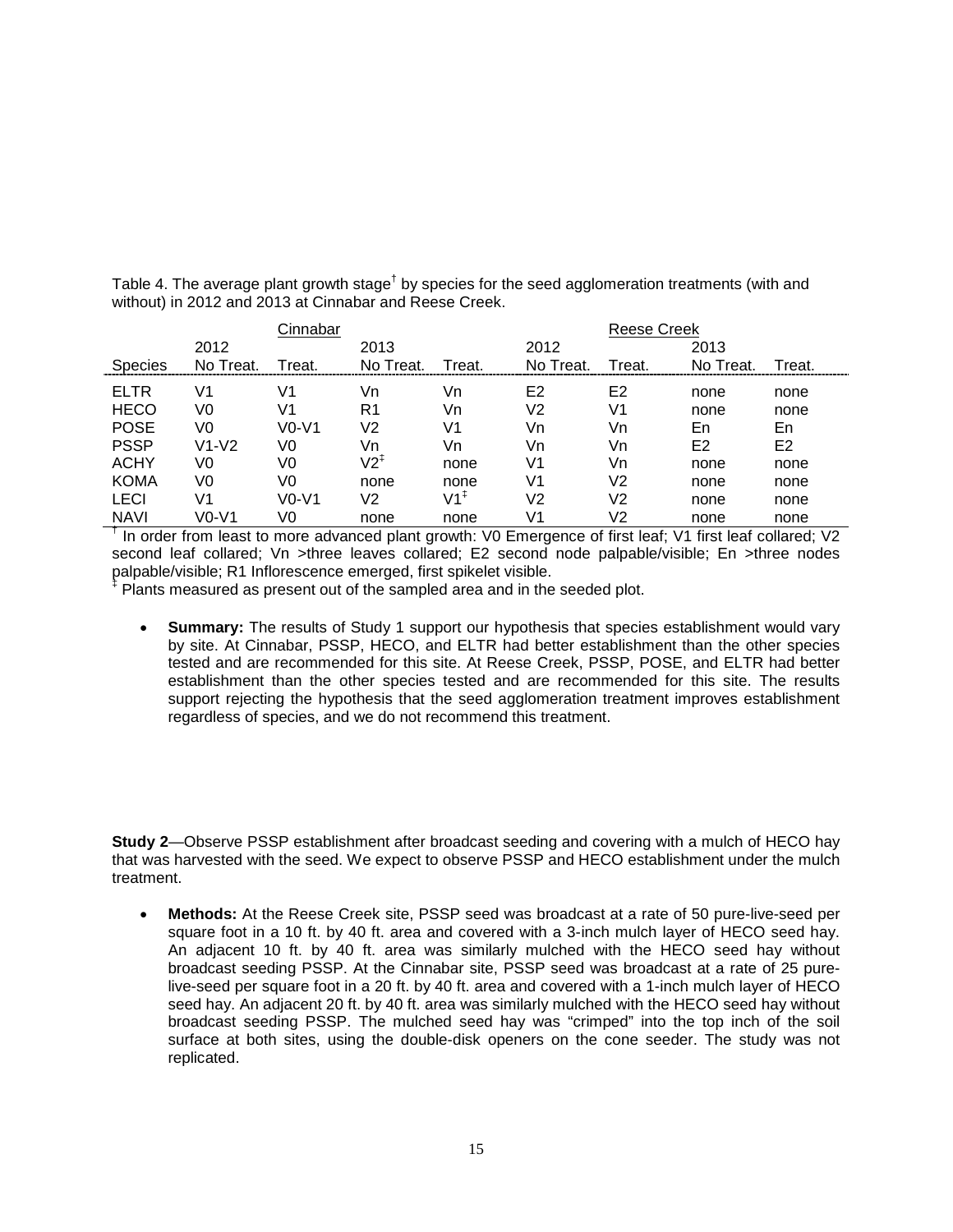- **Evaluations:** In late July 2012, PSSP and HECO plants were counted from 10 randomly located 20 cm by 50 cm frames in the seed hay mulch plots (with and without bluebunch wheatgrass) at both sites.
- **Analysis:** No analysis was done. Observations are reported.
- **Results:** In 2012, in the HECO seed-hay mulch plots, there were averages of 65 HECO plants/ $m^2$  at Cinnabar, and 97 HECO plants/ $m^2$  at Reese Creek (Table 5). No plants of PSSP were found at either site. In 2013, no counts were conducted due to the thick layer of mulch and the difficulty in confidently distinguishing seedlings by species. We expected the mulch to facilitate bluebunch wheatgrass establishment by reducing the desiccating effects of solar soil heating and wind, and poor soil water holding capacity. The results do not support facilitation of PSSP, but support using HECO hay seed mulch as a seeding method for this grass.

Table 5. The average (n=10) densities (plants/m<sup>2</sup>) by species for the needle and thread seed hay mulch treatment in 2012 and 2013 at Cinnabar and Reese Creek.

|    | ດ∧∢ດ | 0.040   | $\sim$ 1 $\sim$ |
|----|------|---------|-----------------|
| 65 | ₩    | ~-<br>u | NΑ              |
|    | ₩    |         |                 |

• **Summary:** Study 2 showed that using HECO seed hay was an effective way to seed this species, but it did not facilitate the establishment of bluebunch wheatgrass. A less thick mat of mulch may have a different result.

**Study 3**—Determine the effect of prescribed burning on desert alyssum density. We hypothesize alyssum densities will be reduced by burning.

- **Methods:** In October 2011, YNP used a prescribed burn within the 100 ft x 100 ft test area inside the two exclosures to reduce litter prior to drill-seeding the native seed trial plots. During evaluation of the test plots, it was observed that desert alyssum densities were lower in the burned area than in the test plots not burned. The third study determined the difference in desert alyssum between the burn and not-burned areas in the exclosures.
- **Evaluations:** In late July 2012 and early July 2013, desert alyssum plants were counted within twenty 20 cm by 50 cm frames randomly located on the prescribed burn area and on the adjacent not-burned area. At Reese Creek, crested wheatgrass was observed reestablishing within the exclosure and its percentage canopy cover was estimated from 20 randomly located 20 cm by 50 cm frames in the burned plots and in unburned adjacent areas at Reese Creek.
- **Analysis:** The effect of prescribed burn on alyssum was tested using a split-plot in time ANOVA model with burn treatment as the whole plot, year as the sub-plot, and the interaction of burn by year. Tukey's means separations (α=0.05) were used to determine differences among means for main effects and interactions when f-test p-values were ≤0.1.
- **Results**—Averaged over both treatments and years, seedling densities were greater at Cinnabar (548 plants/m<sup>2</sup>) than Reese creek (215 plants/m<sup>2</sup>). At Cinnabar, averaged over burn treatment [Burn and No Burn (Year main effect p<0.0001)], density increased from 24 plants/ $m^2$  in 2012 to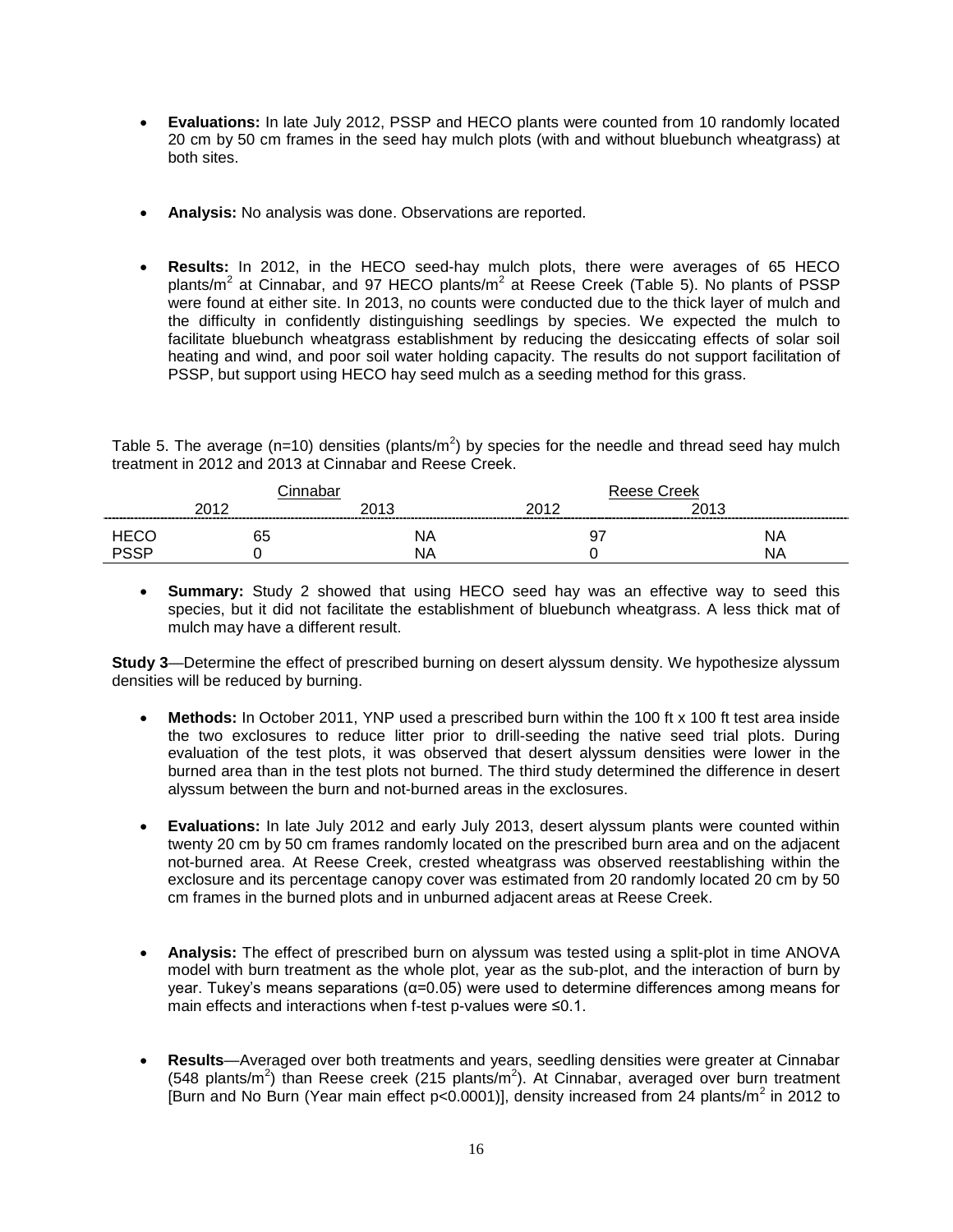85 plants/ $m^2$  in 2013. When averaged over both years (burn main effect p<0.0001), density was greater where there was no burn  $(800 \text{ plants/m}^2)$  as compared to where it was burned  $(300 \text{ A})$ plants/ $m^2$ ). At Reese Creek, density was greatest in 2012 where there was no burn (610 plants/m<sup>2</sup>), then decreased to 220 plants/m<sup>2</sup> in 2013, which was still greater than in the burn treatment in both 2012 (6 plants/m<sup>2</sup>) and 2013 (31 plants/m<sup>2</sup>). These results support fall prescribed burning as a management to reduce desert alyssum density, most likely by killing seeds on the soil or in intact pods on plants. The analysis indicates the reduced seedling density will persist for at least 2 years. At Cinnabar, litter from the annual grain cover crop was more even than at Reese Creek and carried a more consistent and hotter fire. At Reese Creek, it is suspected the steep decline in desert alyssum in the No Burn treatment is the result of glyphosate application in spring of 2013 to control a resurging crested wheatgrass population (see below).

• Desert alyssum seedling densities in the No Burn (perennial grass study plots) and Burn (cereal grain cover crop) treatments at Cinnabar and Reese Creek in 2012 and 2013 are listed in Table 6.

Table 6. The mean (n=20) densities (plants/m<sup>2</sup>) of desert alyssum in the No Burn and Burn treatments at Cinnabar and Reese Creek in 2012 and 2013.

|                        |       |       | raak       |      |
|------------------------|-------|-------|------------|------|
|                        | ດ∧⊿ ດ | ∩^י ∩ | ∩ו∩ר       | 2012 |
| No Rurr<br><b>Burn</b> | 490   | 590   | 610<br>חרר | วก   |

- At Reese Creek in 2013, there was an estimated 20% canopy cover/ $m^2$  of crested wheatgrass in the Burn treatment (cereal grain cover crop) in which no chemical control took place. No crested wheatgrass plants were found in the No Burn treatment (perennial grass study plots) where chemical control took place in spring of 2013. Crested wheatgrass was becoming a significant component of the plant community in 2012 despite earlier control efforts. Crested wheatgrass was planted by the National Park Service in the 1950s as a restoration/forage crop, but it was partially replaced during the turn of the  $21<sup>st</sup>$  century by desert alyssum probably as a result of long-term drought conditions and heavy grazing pressure. Its resurgence at Reese Creek is likely the result of excluding large ungulate grazers, the reduction of desert alyssum by glyphosate application, and persistence in the seed bank. Prescribed burning may have also temporarily increased available soil nitrogen thereby improving conditions for crested wheatgrass establishment.
- **Summary:** Study 3 supports fall prescribed burning as an effective management tool to reduce dessert alyssum density, at least during the establishment year of a seeding. The resurgence of crested wheatgrass in the Reese Creek exclosure suggests this species is still a part of the plant community and may increase after establishment of the seeded permanent native plant community.

**Study 4—**The goal of the study is to determine if differences exist in establishment and growth of park-collected versus commercial or non-park materials. A secondary objective is to use the functional performance results of this study to evaluate the appropriateness of using non-Park plant materials to more cost-effectively revegetate vast areas in the Gardiner Basin.

• **Methods:** The Bridger PMC assembled, weighed and packaged all seed, then organized the packets in the correct planting order for both test sites (Table 1). At the Cinnabar site, the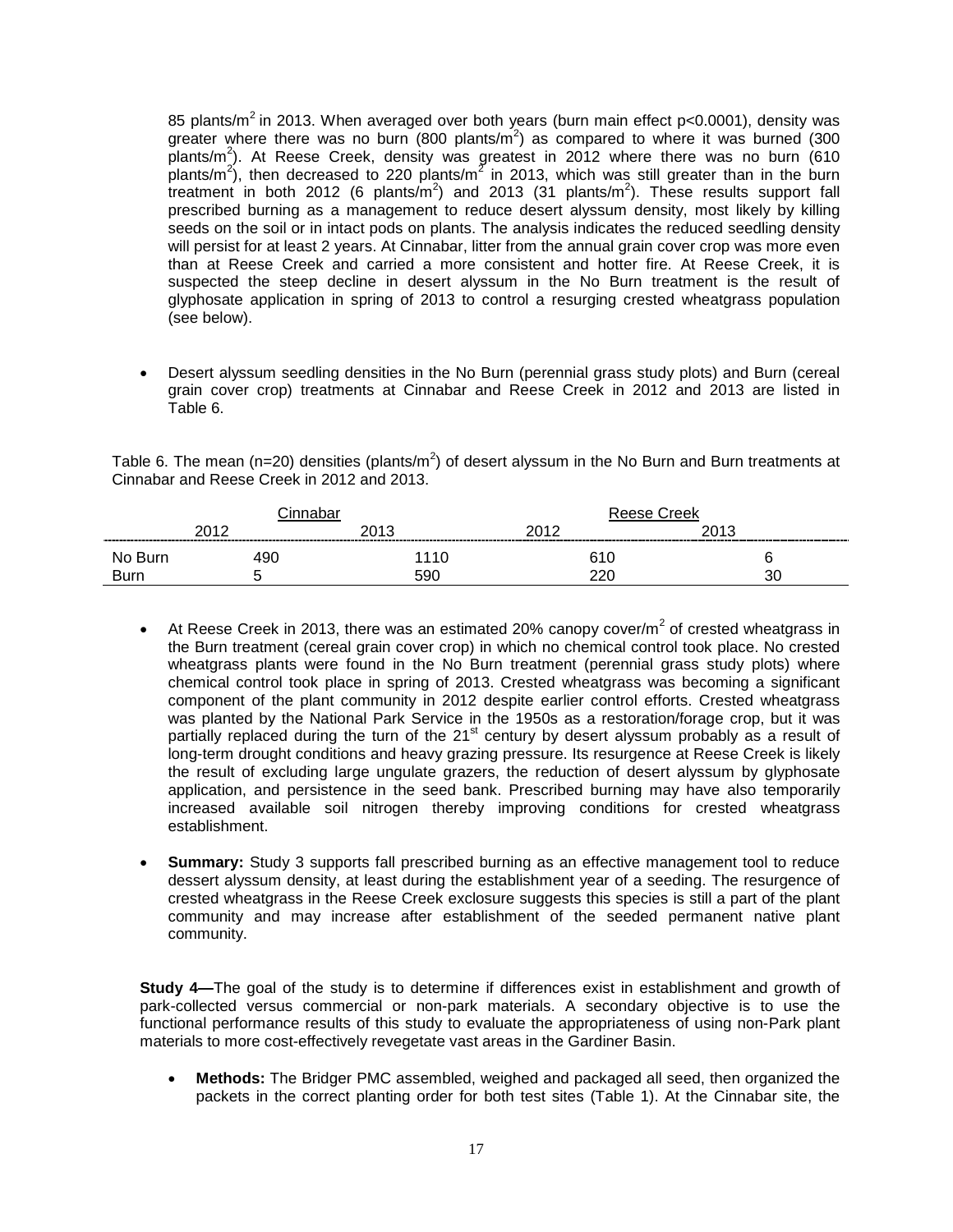study area was burned in October 2011 and lightly harrowed a few days prior to planting. At the Bridger site, the study area had been maintained in fallow condition for many years.

- The study was installed at Cinnabar and the Bridger PMC on April 26 and April 29, 2013, respectively. The drill-seeded plots were installed with the Bridger PMC's push-type, singlerow cone seeder. The two study areas were planted in a Randomized Complete Block Design consisting of two entries of five species with four replications (Appendix Figure 1). Each entry was seeded in two rows with 1 foot between rows, at a length of 12 feet. Seeds were planted at a rate of 50 pure-live-seeds per foot to an approximate depth of  $\frac{1}{4}$  to  $\frac{1}{2}$  inch. A 2-inch by 8-inch weed barrier pin was used to mark the top and bottom of the first row in each plot. Long-term evaluations will include emergence (frequency grid count per square foot), growth (height, biomass), and reproduction (seeds and viability). Genetic sampling and analysis will be done by Washington and Lee University.
- **Evaluations**: In 2013, due to slow germination and small seedling size, plant establishment was rated from 1 to 5, with 5 best. Plots with 1 to 12 seedlings were rated as 1, while plots with greater than 100 seedlings were rated as 5.
- **Analysis:** No analysis was done. Observations are reported.
- **Results:** There were 40 seeded plots installed at the two sites, each with an approximate dimension of 20 feet by 48 feet (0.022 acre). Ocular estimates of stand establishment were determined for seeded grasses at Cinnabar and the Bridger PMC on July 2 and July 9, 2013, as shown in Figure 1.
- At Cinnabar, the average performance rating was highest for YNP bluebunch wheatgrass, followed by 'Pryor' slender wheatgrass, 'Lodorm' green needlegrass, and 'Rimrock' Indian ricegrass. There were no seedlings of YNP green needlegrass or Indian ricegrass. Very few desert alyssum plants were present in the Cinnabar study area, which was burned in September 2011.
- At the Bridger PMC, the average performance rating was highest for Pryor slender wheatgrass, followed by YNP slender wheatgrass, Lodorm green needlegrass, YNP bluebunch wheatgrass, and both entries of Indian ricegrass. An evaluation of reproductive capability was conducted on August 13, with only Pryor slender wheatgrass developing fully emerged spikelets (without peduncle fully elongated) in two of the four replications.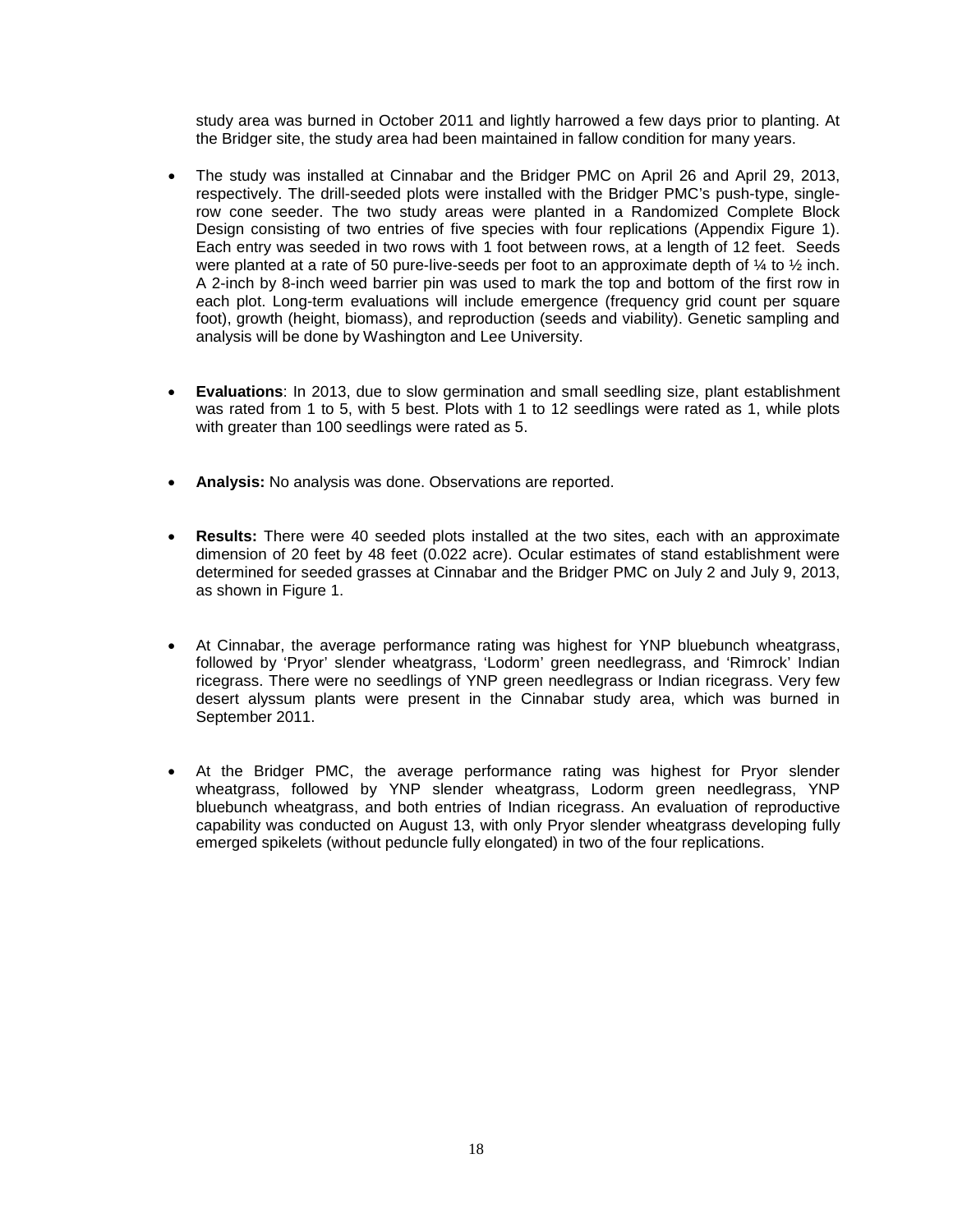

Figure 1. Performance Ratings of YNP and NRCS Plant Materials Grasses.

#### **Additional Information:**

- Hamilton, E.W. and C. E. Hellquist. 2012. Yellowstone's most invaded landscape: Vegetation restoration in Gardiner Basin. Yellowstone Science 20(1):25-32.
- Madsen, M.D., K.W. Davies, C. J. Williams, and T. A. Svejcar. 2012. Agglomerating Seeds to Enhance Native Seedling Emergence and Growth. Journal of Applied Ecology 49, 431-438.
- Moore, K.J., L.E. Moser, K.P. Vogel, S.S. Waller, B.E. Johnson, and J.F. Pedersen. 1991. Describing and quantifying growth stages of perennial forage grasses. Agron. J. 83:1073-1077.
- Vogel, K.P. and R.A. Masters. 2001. Frequency grid—a simple tool for measuring grassland establishment. Journal of Range Management 54(6):653-655.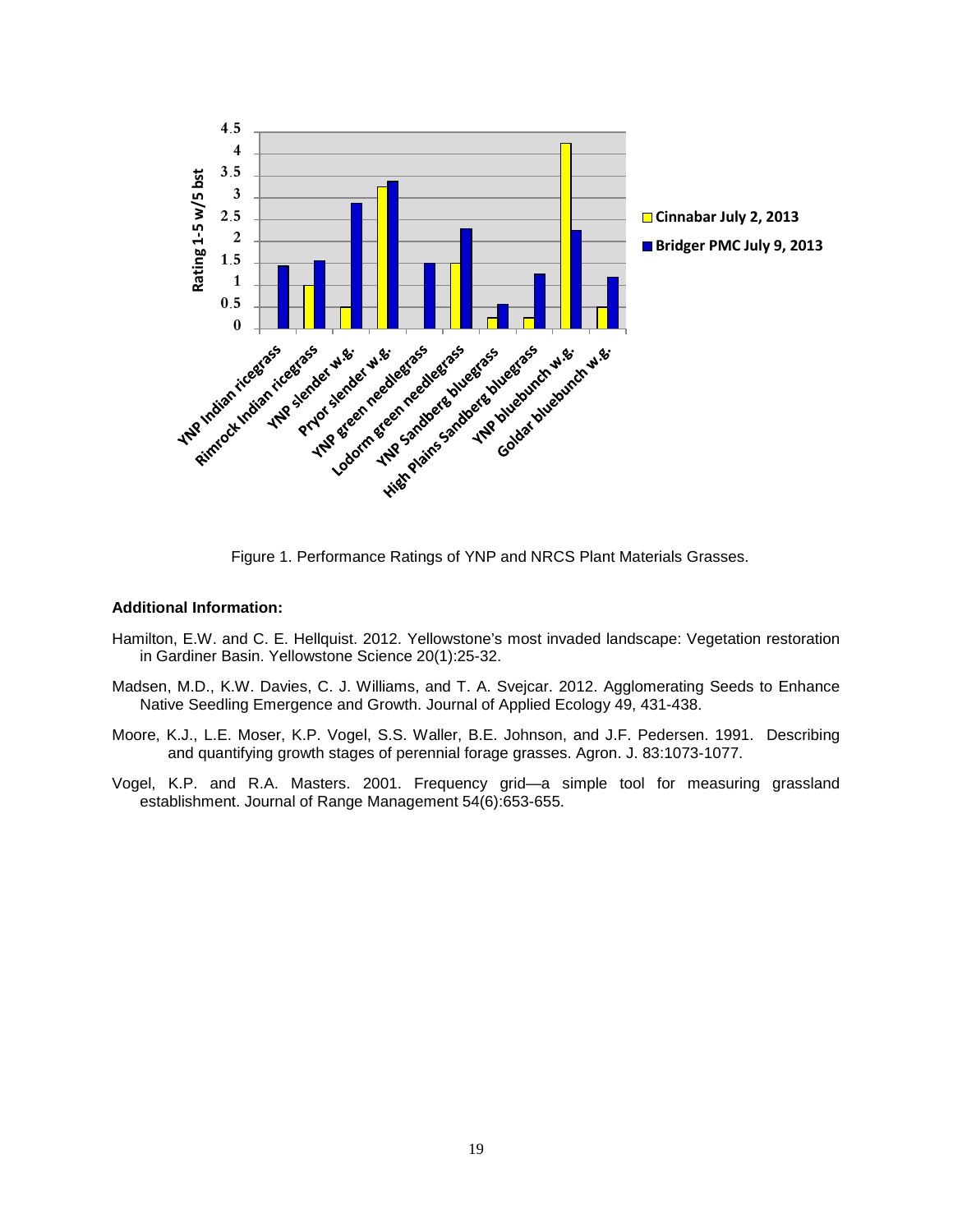|                                 |                    |              |                  |        |       |                  | Number    | Number    | Number    | <b>Bulk</b> | Bulk     |
|---------------------------------|--------------------|--------------|------------------|--------|-------|------------------|-----------|-----------|-----------|-------------|----------|
| Species                         | Accession          | Source       | Lot Number       | Purity | Germ. | PLS <sup>T</sup> | Seeds/gr. | Seeds/ft. | Seeds/row | wt./row     | wt./plot |
|                                 |                    |              |                  | %      | %     | %                |           |           |           | gr          | gr       |
| Indian ricegrass                | 9081862            | <b>YNP</b>   | SWC-07-YNP-64    | 0.8873 | 0.68  | 0.6034           | 594       | 50        | 600       | 1.68        | 3.35     |
| Indian ricegrass                | Rimrock            | <b>BPMC</b>  | SFD-04-FLD20     | 0.9987 | 0.99  | 0.9887           | 341       | 50        | 600       | 1.78        | 3.55     |
| Slender wheatgrass <sup>#</sup> | 9081526            | <b>YNP</b>   | SWC-12-YNP-64    | 0.9809 | 0.98  | 0.9543           | 254       | 50        | 600       | 2.47        | 4.95     |
| Slender wheatgrass              | Pryor              | <b>BPMC</b>  | SFD-10-FLD18     | 0.9958 | 0.95  | 0.9460           | 214       | 50        | 600       | 2.97        | 5.94     |
| Green needlegrass               | 9081773            | <b>YNP</b>   | SCO-05-YNP-43    | 0.9920 | 0.94  | 0.9325           | 377       | 50        | 600       | 1.71        | 3.42     |
| Green needlegrass               | Lodorm             | <b>NDPMC</b> | SFD-06-MINOT-XN  | 0.9998 | 0.95  | 0.9498           | 370       | 50        | 600       | 1.71        | 3.41     |
| Sandberg bluegrass              | 9087868            | <b>YNP</b>   | SCO-10-YNP-IDPMC | 0.9702 | 0.75  | 0.7277           | 2,093     | 50        | 600       | 0.39        | 0.79     |
| Sandberg bluegrass              | <b>High Plains</b> | <b>BPMC</b>  | SFD-06-FLD13     | 0.9852 | 0.92  | 0.9064           | 2,037     | 50        | 600       | 0.32        | 0.65     |
| Bluebunch wheatgrass            | 9087860            | <b>YNP</b>   | SCO-11-YNP-148A  | 0.9650 | 0.93  | 0.8975           | 348       | 50        | 600       | 1.92        | 3.84     |
| Bluebunch wheatgrass            | Goldar             | <b>IDPMC</b> | SCO-01-29        | 0.9845 | 0.85  | 0.8368           | 306       | 50        | 600       | 2.34        | 4.68     |

Table 1. Comparative Evaluation Planting. The YNP and PMP native grass seed lot specifics and seeding rates as planted at the Cinnabar Site and the Bridger PMC on April 26 and April 29, 2013, respectively.

 $<sup>†</sup>$  Pure-Live-Seed.<br> $<sup>‡</sup>$  Average of 13 lots.</sup></sup>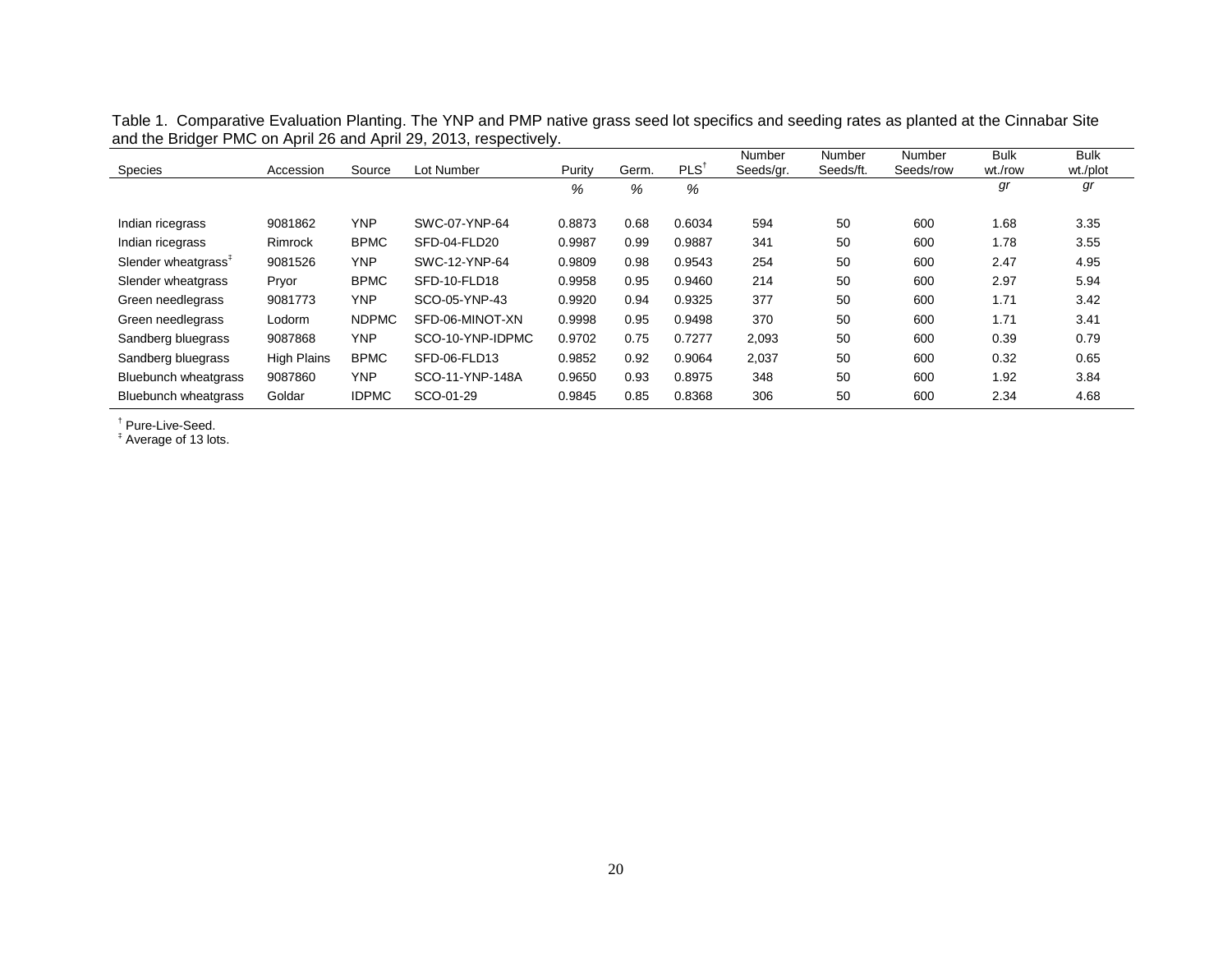# **APPENDIX B: SUMMARY OF WEED CONTROL EFFORTS ON PROJECT VEGETATION RESTORTATION SITES IN THE GARDINER BASIN.**

|                                                     | <b>Weed Control Treatments for Gardiner Basin Restoration Project</b> |                                                                        |
|-----------------------------------------------------|-----------------------------------------------------------------------|------------------------------------------------------------------------|
| <b>Cinnabar Enclosure</b>                           | <b>Stephens Creek Enclosure</b>                                       | <b>Reese Creek Enclosure(s)</b>                                        |
| May 2009 Treated 12 acres with                      | June 2009 Treated Stephens Creek                                      | June 2009 Treated 4-acre section                                       |
| Express herbicide only and 10 acres                 | enclosure with Roundup                                                | with Roundup targeting crested                                         |
| with Express & Roundup mixed                        |                                                                       | wheatgrass                                                             |
| May 2010 Treated 21pprox 3-acre                     | May 2010 Treated 21pprox 2-acre                                       | May 2010 Treated entire Reese                                          |
| middle section of enclosure for                     | southern strip of enclosure for                                       | Creek enclosures with Roundup                                          |
| annual wheatgrass                                   | annual wheatgrass                                                     |                                                                        |
|                                                     |                                                                       | July 2010 Spot treated Reese Creek                                     |
|                                                     | July 2010 Hand-pulled 25-20 gallon                                    | enclosures with Roundup for crested                                    |
|                                                     | bags of annual wheatgrass with                                        | wheatgrass                                                             |
|                                                     | MCC crew                                                              |                                                                        |
|                                                     |                                                                       | September 2010 Partially retreated                                     |
|                                                     |                                                                       | Reese Creek enclosures with                                            |
|                                                     |                                                                       | Roundup for crested wheatgrass                                         |
| Spring/Summer 2011 Broadcast                        | Spring/Summer 2011 Broadcast                                          | Spring/Summer 2011 Spot treated                                        |
| sprayed 21pprox 4-acre section                      | sprayed areas of enclosure with                                       | with Roundup for crested                                               |
| with Roundup for annual wheatgrass                  | Roundup for annual wheatgrass                                         | wheatgrass                                                             |
|                                                     | Spot treated with Roundup for                                         |                                                                        |
| Spot treated with Roundup for<br>crested wheatgrass | crested wheatgrass                                                    | October 2011 Spot treated with<br>Plateau and surfactant perimeters of |
|                                                     |                                                                       | enclosures for cheat grass                                             |
| October 2011 Prescribe burn a 100 ft                |                                                                       |                                                                        |
| x 100 ft parcel to prep site for native             |                                                                       | October 2011 Prescribe burn a 100 ft                                   |
| seeding trials                                      |                                                                       | x 100 ft parcel to prep site for native                                |
|                                                     |                                                                       | seeding trials                                                         |
| April 2012 Spot treated with                        | April 2012 Broadcast sprayed over                                     | April 2012 Spot treated with                                           |
| Roundup for annual wheatgrass                       | winter wheat areas of enclosure for                                   | Roundup for cheat grass                                                |
|                                                     | broadleaf alyssum with Express XP                                     |                                                                        |
| May 2012 Spot treated with                          | (a broadleaf herbicide)                                               | June 2012 Spot treated with                                            |
| Roundup for crested wheatgrass                      |                                                                       | Roundup for crested wheatgrass                                         |
|                                                     | May 2012 Spot treated with                                            |                                                                        |
| August 2012 Hand-pulled 10-15                       | Roundup for crested wheatgrass                                        | August 2012 Hand-pulled 10-15                                          |
| gallon size bags of crested                         |                                                                       | gallon size bags of crested                                            |
| wheatgrass with MCC crew                            |                                                                       | wheatgrass with MCC crew                                               |
|                                                     |                                                                       |                                                                        |
| October 2012 prescribed burn 23-                    |                                                                       |                                                                        |
| acre parcel                                         |                                                                       |                                                                        |
| March 2013 complete prescribed                      | April 2013 Harrowed areas of                                          | April 2013 Broadcast sprayed entire                                    |
| burn of 23-acre parcel                              | enclosure for annual wheatgrass                                       | enclosures with Roundup at a rate of                                   |
|                                                     |                                                                       | 3 quarts per acre                                                      |
| April 2013 Harrowed areas of                        | May 2013 Broadcast sprayed with                                       |                                                                        |
| enclosure for annual wheatgrass and                 | Roundup areas of enclosure for                                        | May 2013 Spot treated with                                             |
| alyssum                                             | annual wheatgrass at a rate of 1                                      | Roundup for crested wheatgrass                                         |
|                                                     | quart per acre                                                        |                                                                        |
| May 2013 Broadcast sprayed with                     |                                                                       |                                                                        |
| Roundup areas of enclosure for                      | May 2013 Spot treated with                                            |                                                                        |
| annual wheatgrass at a rate of 1                    | Roundup for crested wheatgrass                                        |                                                                        |
| quart per acre                                      |                                                                       |                                                                        |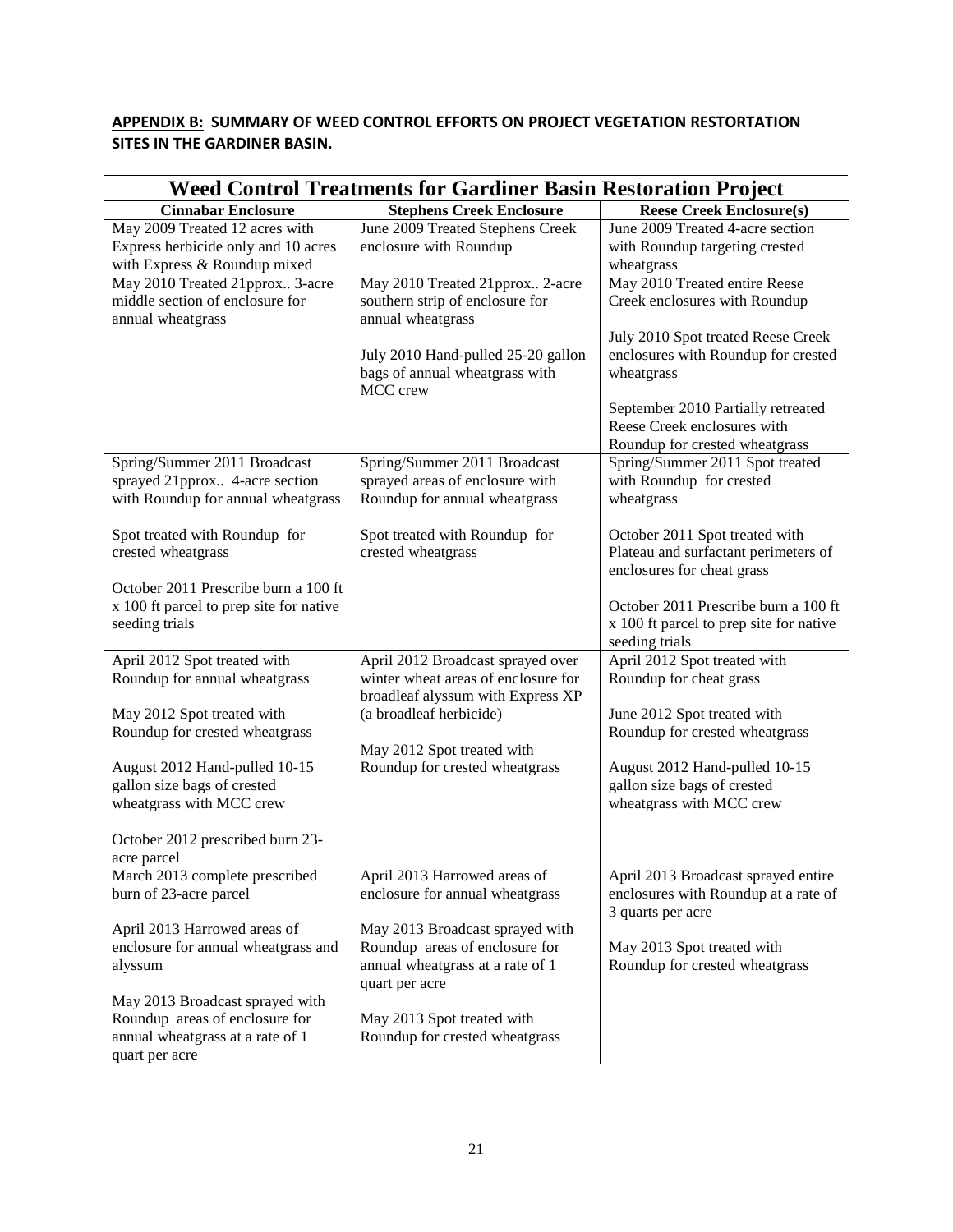# **APPENDIX C: SUMMARY TABLES OF PLANTING EFFORTS ON VEGETATION RESTORATION SITES IN THE GARDINER BASIN.**

|                                                                                                                                                                                                                                                                                                          | <b>Cover Crop and Native Plant Seeding for Gardiner Basin Restoration Project</b>                                                                                                  |                                                                                                                                                                                         |
|----------------------------------------------------------------------------------------------------------------------------------------------------------------------------------------------------------------------------------------------------------------------------------------------------------|------------------------------------------------------------------------------------------------------------------------------------------------------------------------------------|-----------------------------------------------------------------------------------------------------------------------------------------------------------------------------------------|
| <b>Cinnabar Enclosure</b>                                                                                                                                                                                                                                                                                | <b>Stephens Creek Enclosure</b>                                                                                                                                                    | <b>Reese Creek Enclosure(s)</b>                                                                                                                                                         |
| May 2009 Seeded entire enclosure in<br>spring barley                                                                                                                                                                                                                                                     | September 2009 Seeded entire<br>enclosure in winter wheat                                                                                                                          |                                                                                                                                                                                         |
| September 2009 Seeded entire<br>enclosure in winter wheat                                                                                                                                                                                                                                                |                                                                                                                                                                                    |                                                                                                                                                                                         |
| May 2010 Partially-seeded 22pprox<br>14 acres of spring barley (the other<br>8 acres had productive winter wheat<br>growing from September 2009<br>seeding)                                                                                                                                              | June 2010 Partially-seeded 4.75<br>acres of spring barley (the 2.25 acres<br>had productive winter wheat<br>growing from September 2009<br>seeding)                                | September 2010 Seeded entire Reese<br>Creek enclosure(s) in winter wheat                                                                                                                |
| September 2010 Seeded entire<br>enclosure with winter wheat                                                                                                                                                                                                                                              | September 2010 Seeded entire<br>enclosure with winter wheat                                                                                                                        |                                                                                                                                                                                         |
| May 2011 Partially-seeded enclosure<br>with spring barley after spraying<br>areas of enclosure for annual<br>wheatgrass<br>September 2011 Seeded entire<br>enclosure in winter wheat                                                                                                                     | May 2011 Partially-seeded enclosure<br>in spring barley after spraying areas<br>of enclosure for annual wheatgrass<br>September 2011 Seeded entire<br>enclosure in winter wheat    | May 2011 Seeded spring barley in<br>winter wheat rows and bare spots<br>after spot-spraying for crested<br>wheatgrass<br>September 2011 Seeded entire<br>enclosure(s) with winter wheat |
| May 2013 Seeded entire enclosure<br>with spring barley                                                                                                                                                                                                                                                   | May 2013 Seeded entire enclosure<br>with spring barley                                                                                                                             | May 2013 Seeded entire enclosures<br>with spring barley                                                                                                                                 |
| October 2013 Drill-seeded entire<br>enclosure with native seed mix<br>formula and a 30' buffer around 3<br>sides of enclosure with native test<br>seed mix left-over from calibrating<br>the seeder<br>November 2013 Broadcasted areas<br>of enclosure with a shrub mix<br>collected from the local area | October 2013 Drill-seeded entire<br>enclosure with native seed mix<br>formula<br>November 2013 Broadcasted areas<br>of enclosure with a shrub mix<br>collected from the local area | November 2013 Broadcast-seeded<br>banks of enclosure(s) with native<br>needle-and-thread grass bales and<br>Sanbergs bluegrass native seed at a<br>rate of 22pprox 14 pounds per acre   |